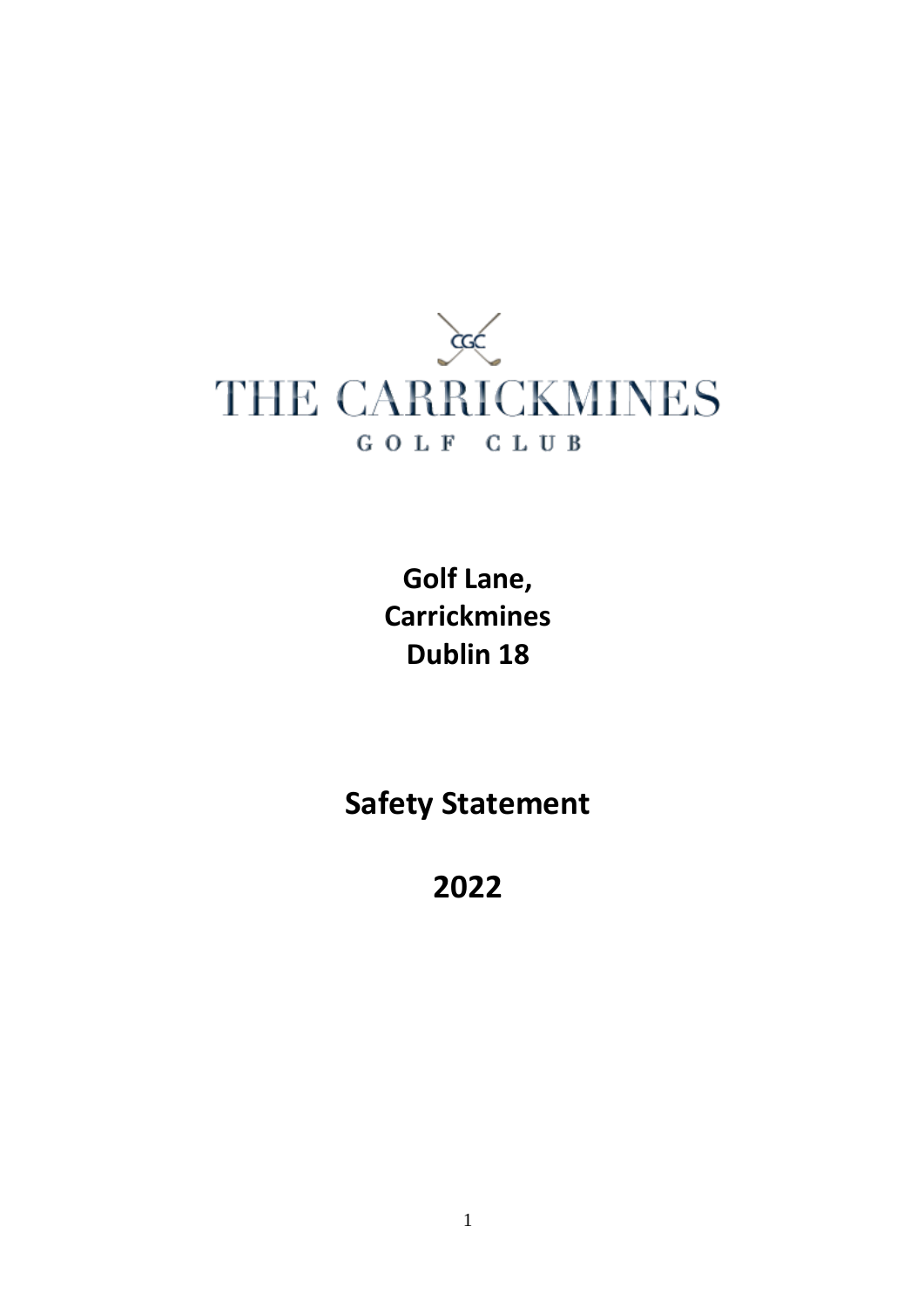## **Table of Contents**

**Page**

| <b>Staff of the Club</b>                                     | 3         |
|--------------------------------------------------------------|-----------|
| <b>Opening Statement</b>                                     | 4         |
| <b>General Health and Safety Policy</b>                      | 5         |
| <b>Roles and Responsibilities</b>                            | 6         |
| <b>President and Committee</b>                               | 6         |
| <b>Employees</b>                                             | 7         |
| <b>Members and Visitors</b>                                  | 7         |
| <b>Safety Committee</b>                                      | 8         |
| <b>Training/PPE</b>                                          | 9         |
| <b>Consultation</b>                                          | 10        |
| <b>Accidents</b>                                             | 10        |
| <b>Smoking Policy</b>                                        | 10        |
| <b>Respect and Dignity</b>                                   | 10        |
| <b>Work Equipment</b>                                        | 11        |
| <b>Work Environment</b>                                      | 11        |
| <b>Walkways</b>                                              | 11        |
| <b>Fire Precautions</b>                                      | 12        |
| <b>Fire Protection and Prevention</b>                        | 12        |
| <b>Evacuation Procedures</b>                                 | 13        |
| <b>Contractors Procedures</b>                                | 14        |
| <b>Health Hazards and Risk Assessments</b>                   | 15        |
| <b>Buggies</b>                                               | 15        |
| <b>Biological Hazards - Weils</b>                            | 16        |
| <b>Biological Hazards - Lyme</b>                             | 17        |
| <b>Chemicals</b>                                             | 18        |
| Electricity                                                  | 19        |
| <b>Manual Handling</b>                                       | 19,20     |
| <b>Fire</b>                                                  | 20        |
| <b>General Security</b>                                      | 21        |
| Slip, Trips and Falls                                        | 21        |
| <b>Stress</b>                                                | 22        |
| <b>Bullying</b>                                              | 22        |
| <b>Physical</b>                                              | 23,24,25  |
| <b>Storage Area</b>                                          | 26        |
| <b>Hazardous Chemicals</b>                                   | 26,27     |
| <b>Portable Tools/Equipment</b>                              | 28        |
| <b>Machinery List of The Carrickmines Golf Club</b>          | 29        |
| <b>Responsibilities Assigned to Staff/ Committee Members</b> | 30,31,32  |
| <b>Responsibilities of Contractors</b>                       | 32,33     |
| <b>Kitchen Equipment</b>                                     | $33 - 42$ |
| <b>Audit Safety record Book</b>                              | 43        |
| <b>First Aid</b>                                             | 43        |
| <b>Directory of Personnel and Useful Contact Numbers</b>     | 44        |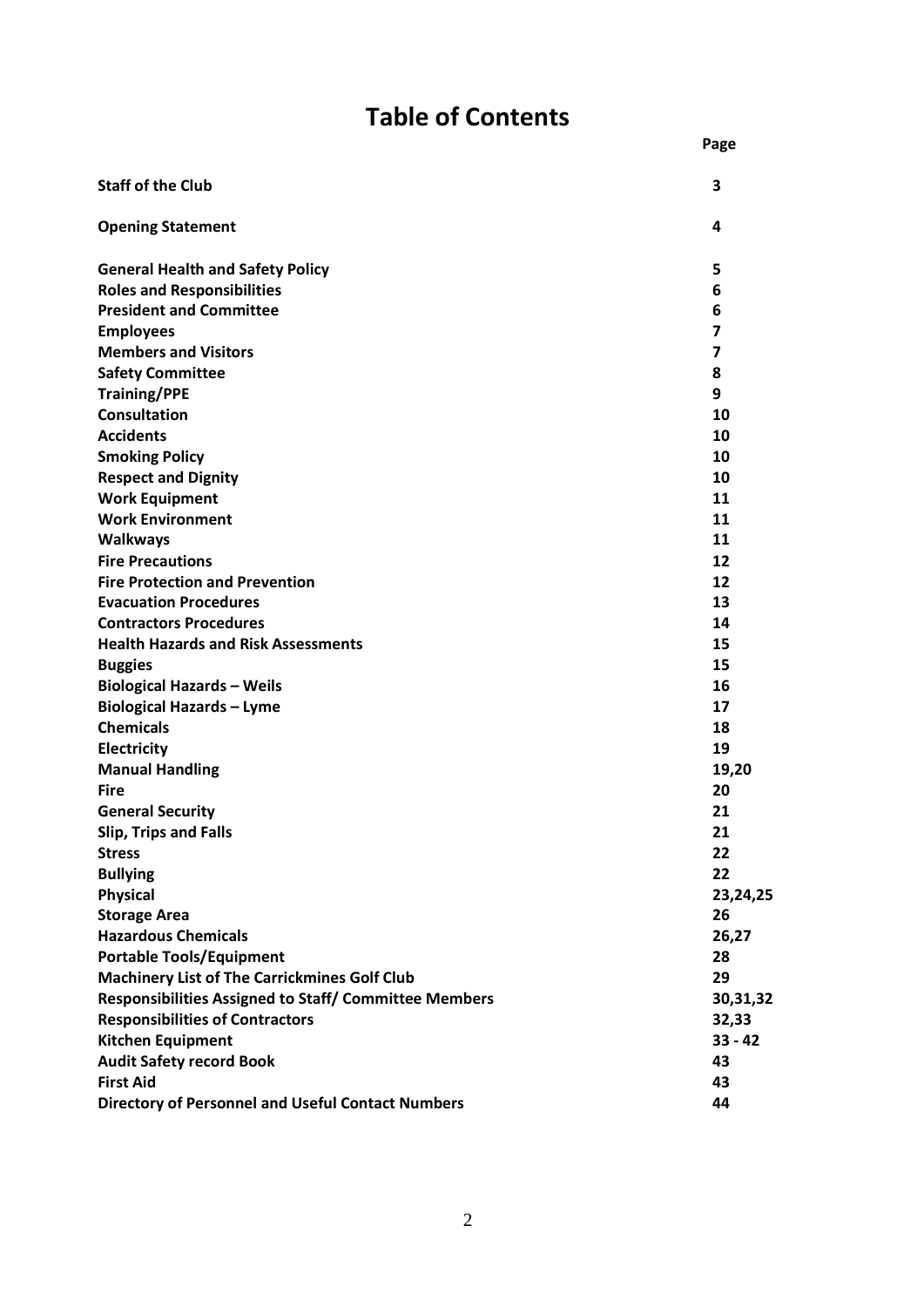### **STAFF**

## **Staff at The Carrickmines Golf Club**

| <b>Permanent Staff:</b>                    | <b>Club House</b> |   |
|--------------------------------------------|-------------------|---|
|                                            | On course         | 3 |
| <b>Permanent Staff on part time hours:</b> | <b>Club House</b> | 3 |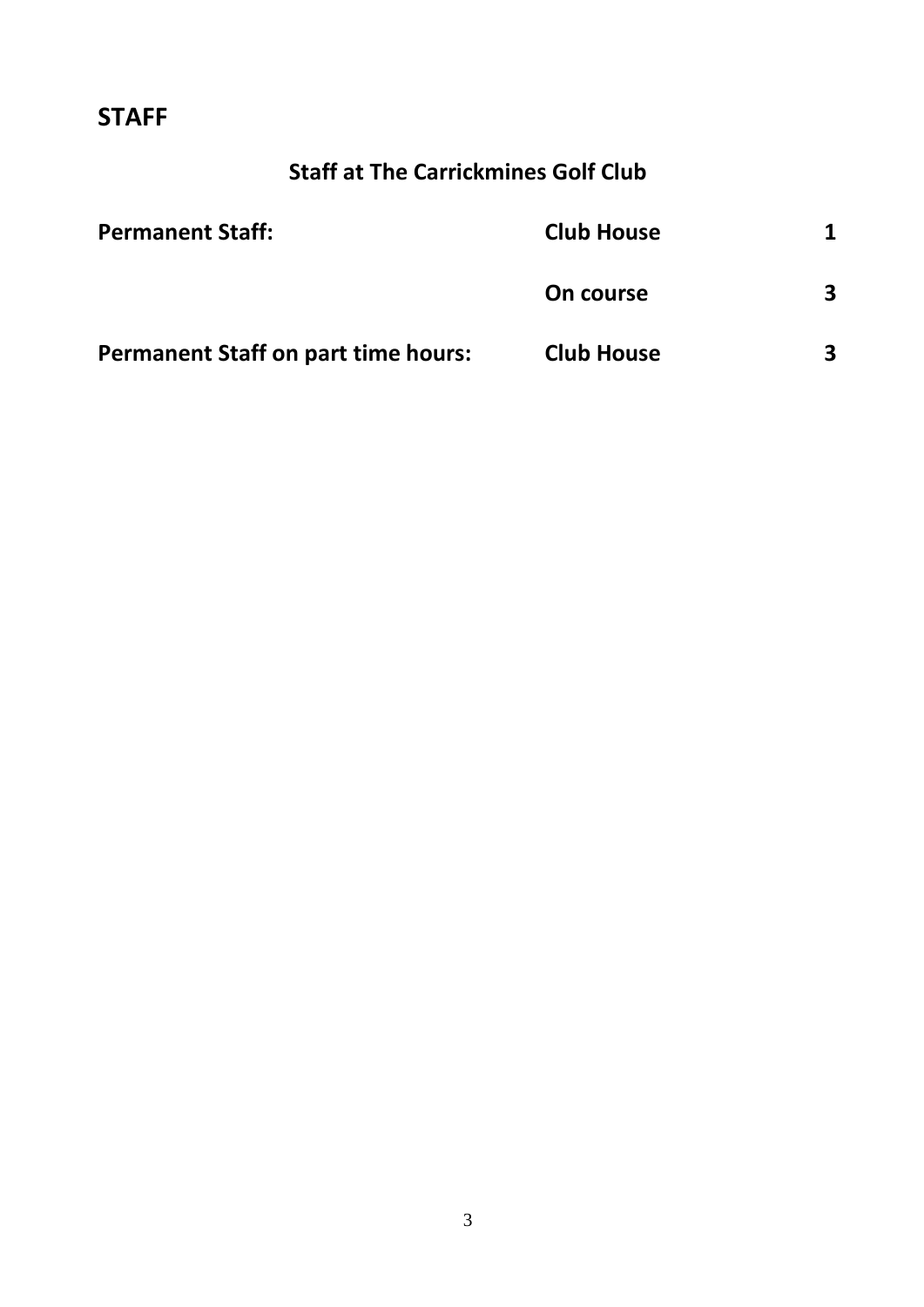### **THE CARRICKMINES GOLF CLUB**

### **Health and Safety Statement**

#### **January 2022**

This Safety Statement sets out The Carrickmines Golf Club safety management programme, based on the requirements of the Safety, Health and Welfare at Work Act 2005 (Section 20), the Safety, Health and Welfare at Work (General Applications) Regulations 2007.

This Statement specifies the manner in which it is going to achieve the objectives of making the Golf Club a safe operation. It recognises that safety must be managed and that the cooperation of all who use the club is essential for the successful implementation of our polices.

The club is committed to provide and maintain healthy and safe working conditions and environment and to provide adequate funding for that purpose. It is the policy of this Club to ensure, so far as it is reasonably practicable, the health and safety of all employees while at work and of all others entering the precincts of the Club.

In pursuing these objectives the Employees, Members, their Club Officers and Visitors, will take all reasonable steps to fulfil their responsibilities in Health and Safety.

The Safety Statement will be revised and updated on an annual basis or more frequently if required.

**Signed: \_\_\_\_\_\_\_\_\_\_\_\_\_\_\_\_\_\_\_\_\_\_\_\_\_ Date:\_\_\_\_\_\_\_\_\_\_\_\_\_\_\_\_\_\_\_**

**President**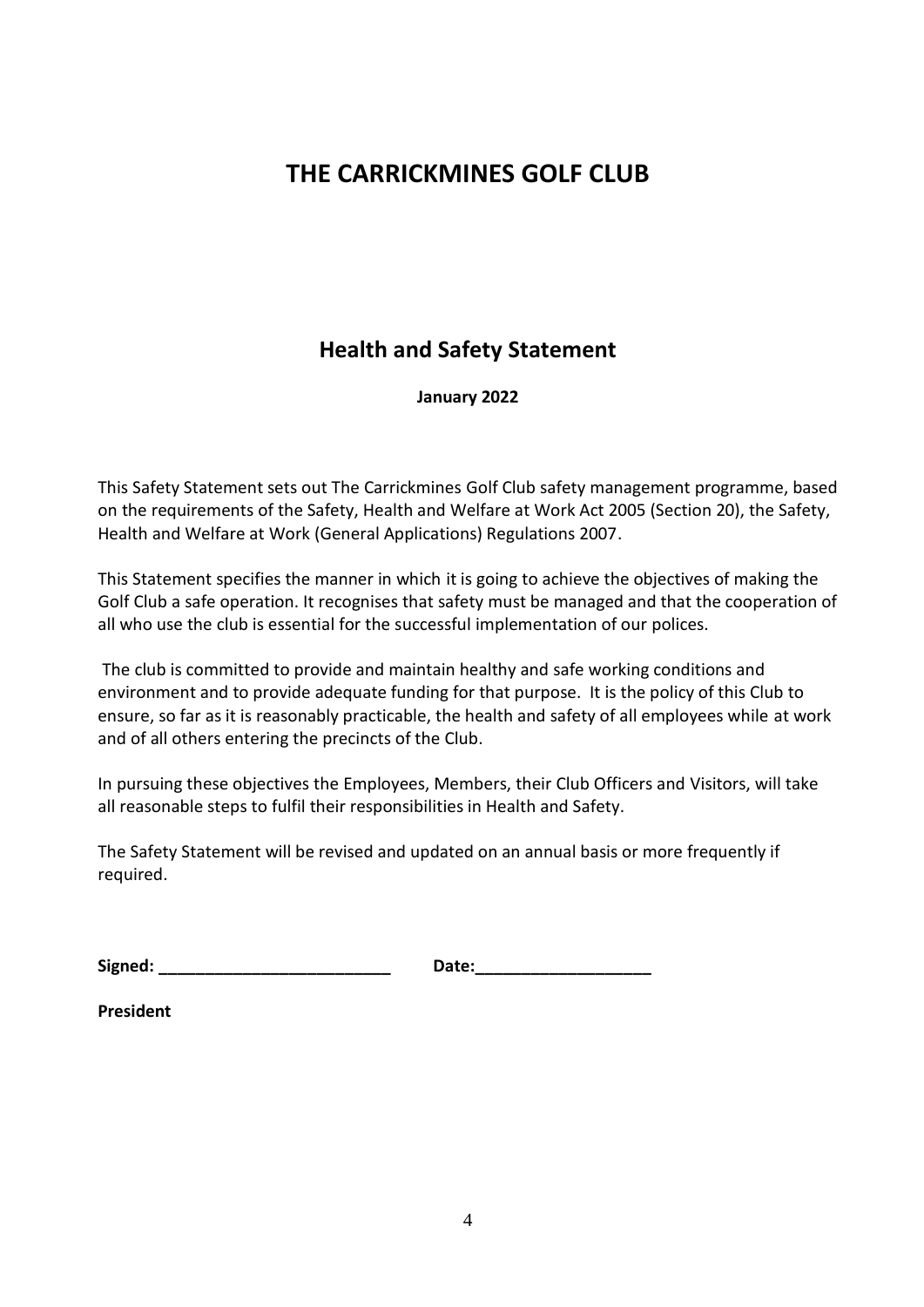## **General Health and Safety Policy**

**Based on the requirements of the Safety, Health and Welfare at Work Act, 2005, the Safety, Health and Welfare (General Applications) Regulations. 2007.**

**The Carrickmines Club will so far as is reasonably practicable:**

- (a) Provide and maintain a safe place of work.
- (b) Provide a means of access and egress.
- (c) Provide safe plant, equipment, machinery, safe systems of work.
- (d) Provide adequate information, instruction, training and supervision.
- (e) Prepare and revise Emergency Plans:
	- (i) Provide and maintain adequate fire prevention equipment.
	- (ii) Provide and maintain safe means of escape from the clubhouse.
- (f) Provide First Aid arrangements.
- (g) Provide and maintain Welfare Facilities.
- (h) Provide and ensure use of such protective clothing and footwear as is necessary for the tasks to be undertaken.
- (i) Keep up to date records of all accidents or near accidents whether persons are injured or not.
- (j) Appoint a Safety Committee.

It is important that every employee, committee member and member understands his/her individual responsibility in the area of Health and Safety. It is only when each person takes ownership of his/her own area of responsibility that Safety will be managed satisfactorily in our club.

**Signed:\_\_\_\_\_\_\_\_\_\_\_\_\_\_\_\_\_\_\_ Date:\_\_\_\_\_\_\_\_\_\_\_\_\_\_\_\_\_\_\_**

**President**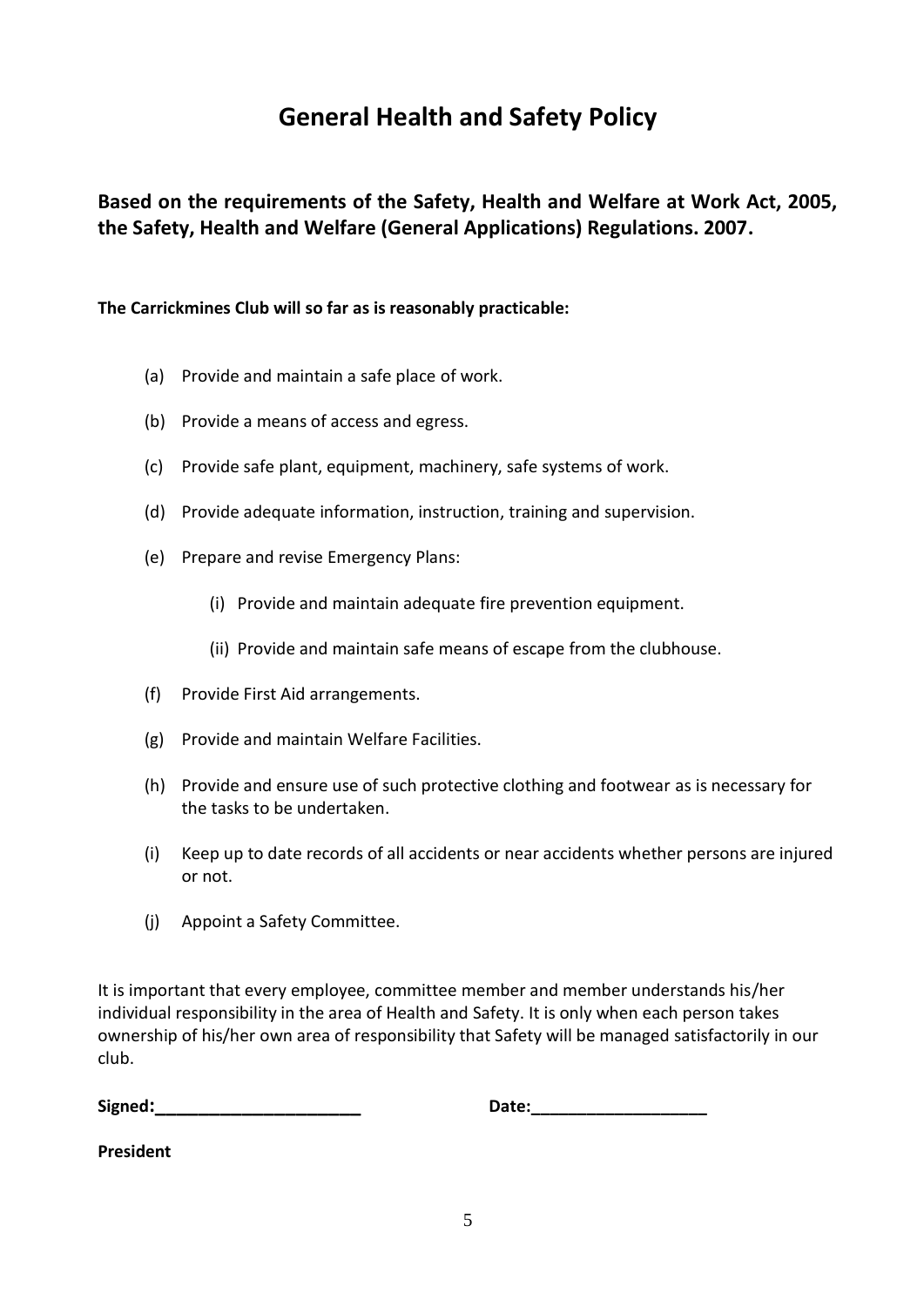#### **ROLES AND RESPONSIBILITIES**

The President and the Committee of The Carrickmines Golf Club have overall responsibility for occupational health, safety and welfare under the requirements of Section 8, 9 of The Safety Health and Welfare at Work Act 2005.

The Green Committee deals with all matters to do with the course and surrounds and receives regular reports from the Hon. Course Officer who oversees and directs the work of the Head Greenkeeper and his assistants. The Green Committee reports to meetings of the Committee.

The House Committee deals with matters within the clubhouse and reports to meetings of the Committee.

The President and Committee shall ensure that:-

The operation of the golf club and all associated work activities is, so far as is reasonably practical, safe and without risk to employees, members or visitors health, and is carried out in accordance with current statutory legislation, approved codes of practice and the golf club policy.

All employees are familiar with the safety policy and the arrangements to implement it.

All employees are competent and trained and aware of the hazards in carrying out their duties

Safety equipment and devices are properly used and maintained.

Machinery and equipment is properly maintained and safe to use.

Working practices are regularly reviewed to improve health and safety.

Adequate resources are provided to facilitate the ongoing successful management of safety and health of the club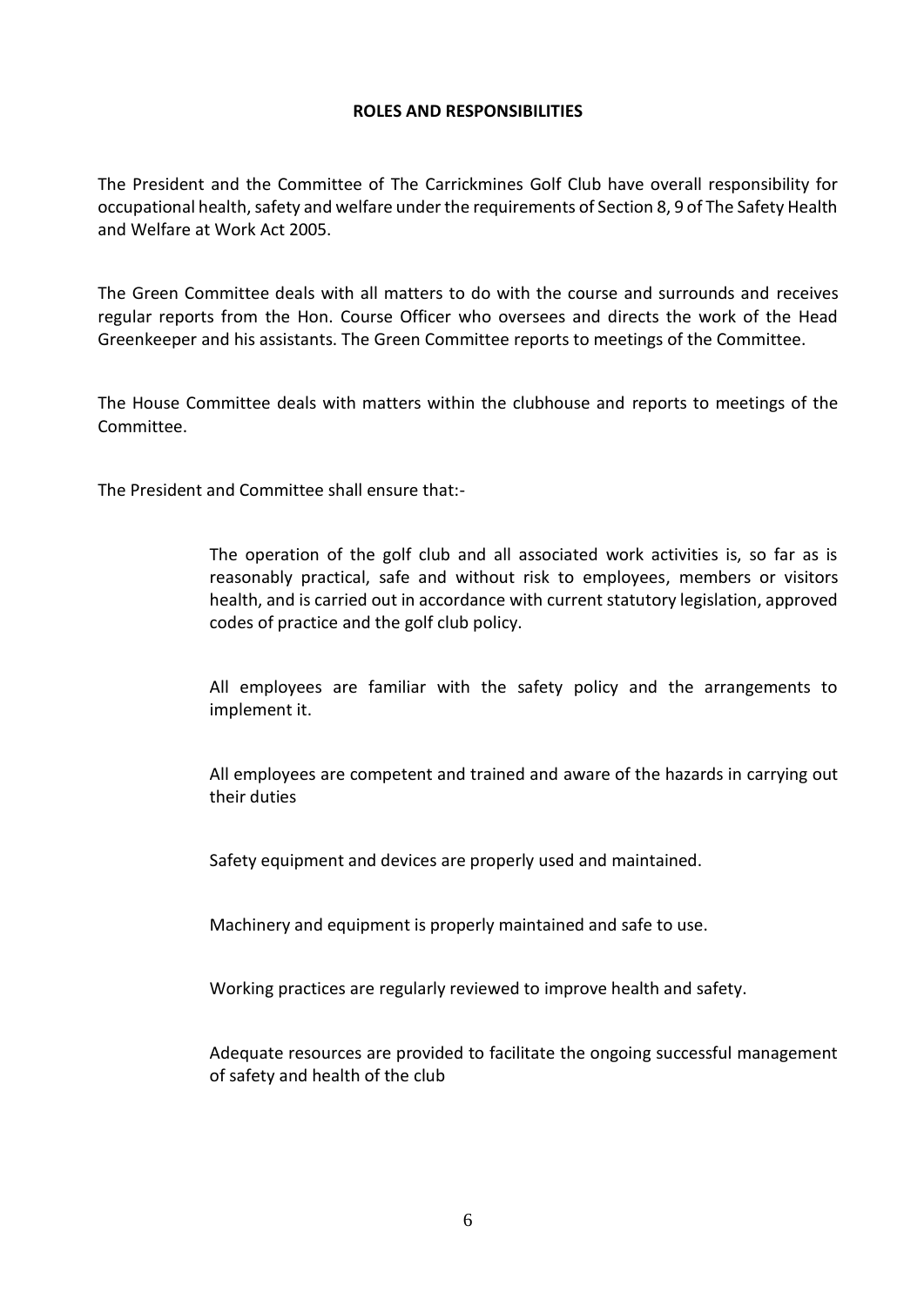### **ROLE OF CLUB EMPLOYEES**

Each employee of the club has a legal responsibility under section 13 and 14 of The Safety and Health and Welfare at Work Act 2005 to ensure that he/she safeguards his/her own safety and the safety of his/her fellow employees.

- a) To take reasonable care of his/her own safety, health and welfare and that of any other person who may be affected by his/her acts or omissions while at work
- b) To co-operate with his/her employer to comply with any relevant statutory provisions.
- c) Not to engage in improper conduct or behaviour that is likely to endanger their own or any other persons safety health or welfare at work.
- d) To attend training that may be required by employer.
- e) To use protective clothing or equipment provided.
- f) To report any defects in plant, equipment, place of work or systems of work that might endanger employees.

All employees are expected to report immediately all accidents, dangerous occurrences, unsafe acts and unsafe conditions to the Safety committee.

#### **ROLE OF MEMBERS AND VISTORS**

- (a) Take reasonable care of their own safety, health and welfare when using the golf club and that of any other person who might be affected by their acts or omissions while in pursuit of these activities.
- (b) Co-operate with the Club Rules on Health and Safety and follow Club Guidelines so as to enable the Club Officers to comply with relevant statutory legislation.
- (c) Use all equipment properly and in such a way as not to endanger themselves or others.
- (d) Co-operate with the Club in the application of the Safety, Health and Welfare at Work Act 2005
- (e) Not intentionally interfere with or misuse any means or appliance convenience or equipment provided in the compliance with the Act for ensuring safety, health and welfare of other persons occupying the same area. This is essential for personal safety.
- (f) Report any defects they notice within the bounds of the Club.
- (g) Report any incident of harassment, verbal, physical or otherwise to the Hon. Secretary in writing.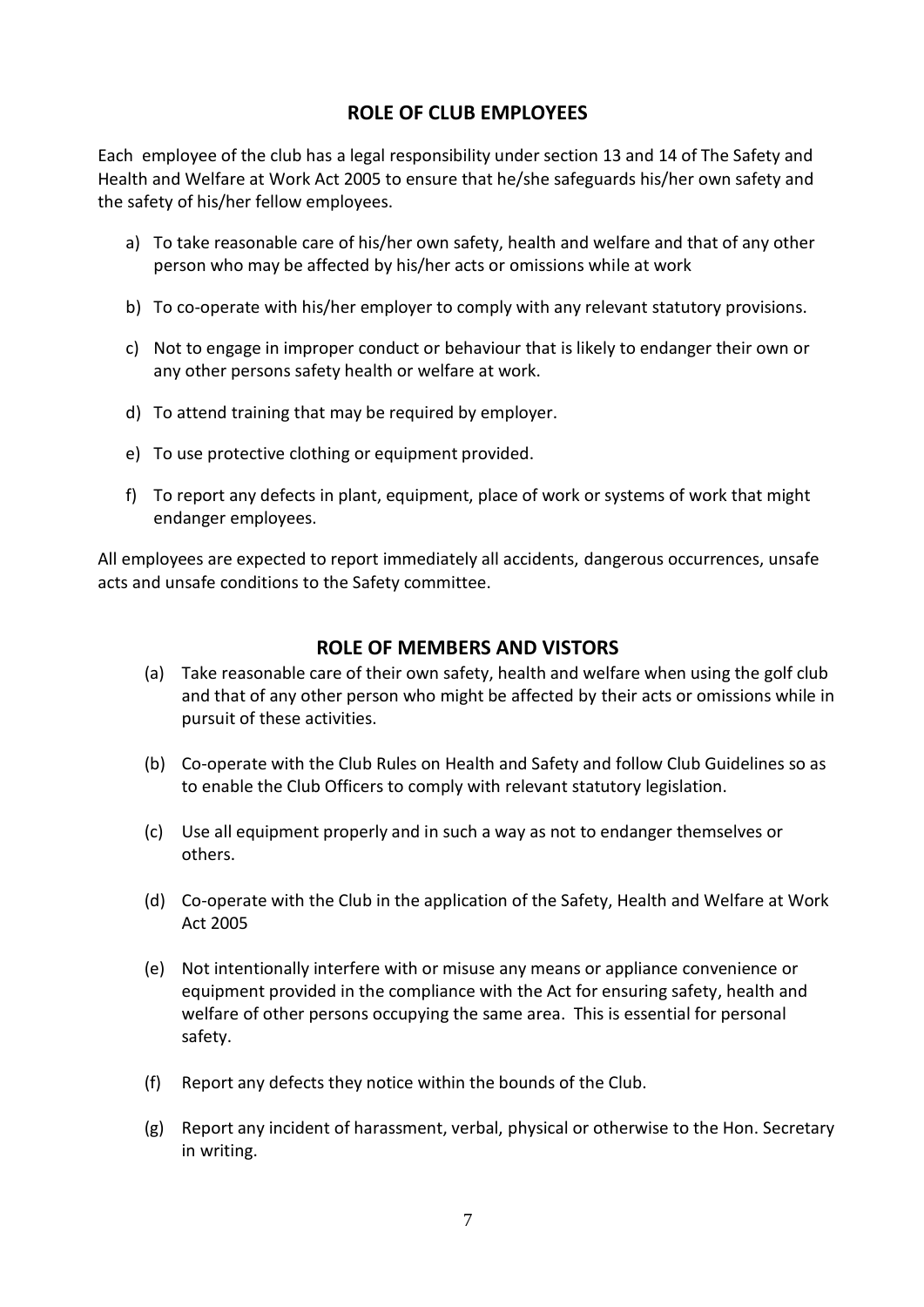## Safety Committee

The Club Safety Committee shall advise the President and Committee on matters in relation to Health and Safety.

The membership of this committee shall consist of Hon. Secretary, Hon. Course Officer, Safety Officer and the Chairpersons of the House and Green Committee.

The main duties of the Safety Committee are as follows:

- a. To guide and ensure that the Club fulfils all statutory requirements of the Health and Safety Authority
- b. To guide and ensure the establishment and maintenance of procedures and plans for dealing with emergencies e.g. adequate fire protection, prevention and fire drill practice.
- c. To guide and ensure that the Staff receive appropriate safety education and training.
- d. To guide and ensure the establishment of procedures for the reporting and investigation of accidents/incidences, near-misses and potentially dangerous occurrences.
- e. To ensure adequate arrangements for first aid.
- f. To ensure appropriate arrangements with regard to the safety of the activities of maintenance staff and contractors working within the bounds of the Club.
- g. To ensure adequate provision for regular and detailed revision and auditing of Club safety procedures and method of operation; to ensure they are kept up to date.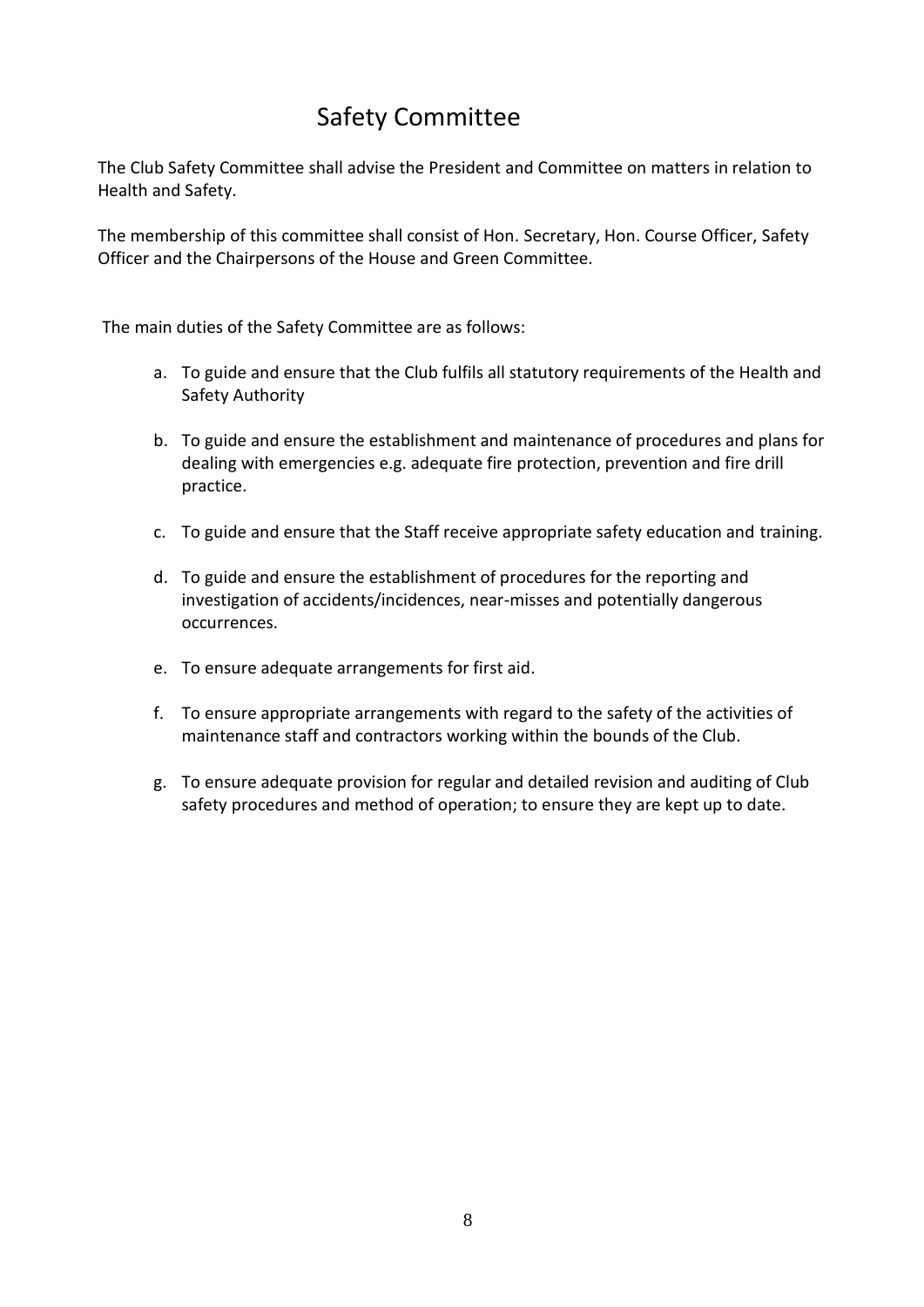### **Training**

The Carrickmines Golf Club is committed to providing information, training, instruction and supervision as is necessary to ensure safety at work as far as is reasonably practicable as required by the Safety, Health and Welfare at Work Act 2005.

Training is one way of achieving health and safety competence and helps to convert information into safe work practices.

The Golf Club shall ensure that training takes place.

Overview of health and Safety legislation – duties of the employer, duties of the employee Safety Statement. Fire and Emergencies First Aid Accident/Incident reporting and investigation Machinery Personal Protective Equipment Smoking Policy Manual Handling.

### **Personal Protection Equipment**

In circumstance in which it is not reasonably practical to eliminate or control hazards in the workplace, the golf club will provide and maintain such suitable protective clothing or equipment as appropriate to ensure the safety, health and welfare of workers.

The type of personal protection depends on the hazards to which the worker is exposed. The Golf club is committed to training and re-training workers in the use of Personal Protective Equipment and is equally committed to ensuring that the equipment is worn at all times as appropriate.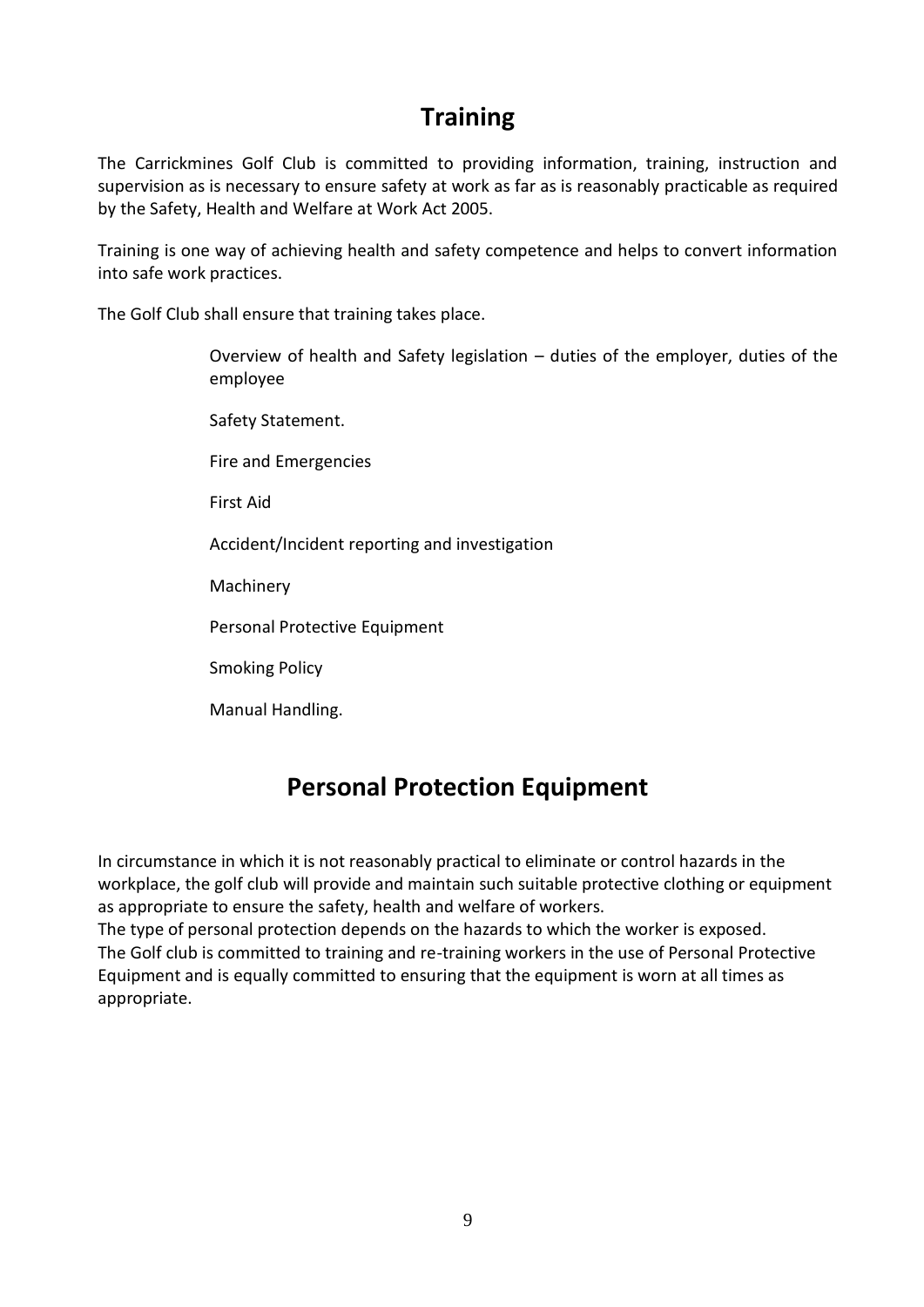## **Consultation**

All employees have a right under the Safety, Heath and Welfare Act 2005 to consult their employer on matters of safety, health and welfare at work. Where there are more than 2 employees, they may elect a safety representative to perform this function on their behalf. All employees are encouraged to make suggestions to improve health and safety, to report hazards, accidents /incidents and dangerous occurrences.

## **Accidents**

The following accidents need to be reported to the Health and Safety Authority on form IR1: (accessed if required on the Health and Safety Authority website)

- a) When an accident causes loss of life.
- b) When an accident causes an employee to be absent from work for three consecutive days (excluding the day of the accident)
- c) When the accident occurs in connection with work activities but not on the premises and requires medical attention or loss of life.
- d) When a non-employee requires medical attention.

## **Smoking**

Smoking is prohibited throughout the entire building.

The policy applies to all employees, members, visitors and contractors.

### **Respect and Dignity at Work**

Carrickmines Golf Club is committed to working to maintain a workplace environment that encourages and supports the right to dignity at work. All who work in the club are expected to respect the right of each individual to dignity in their working life. All are treated equally and respected for their individuality and diversity. Any form of intimidating behaviour, including harassment, sexual harassment and bullying is not accepted by the club and will not be tolerated.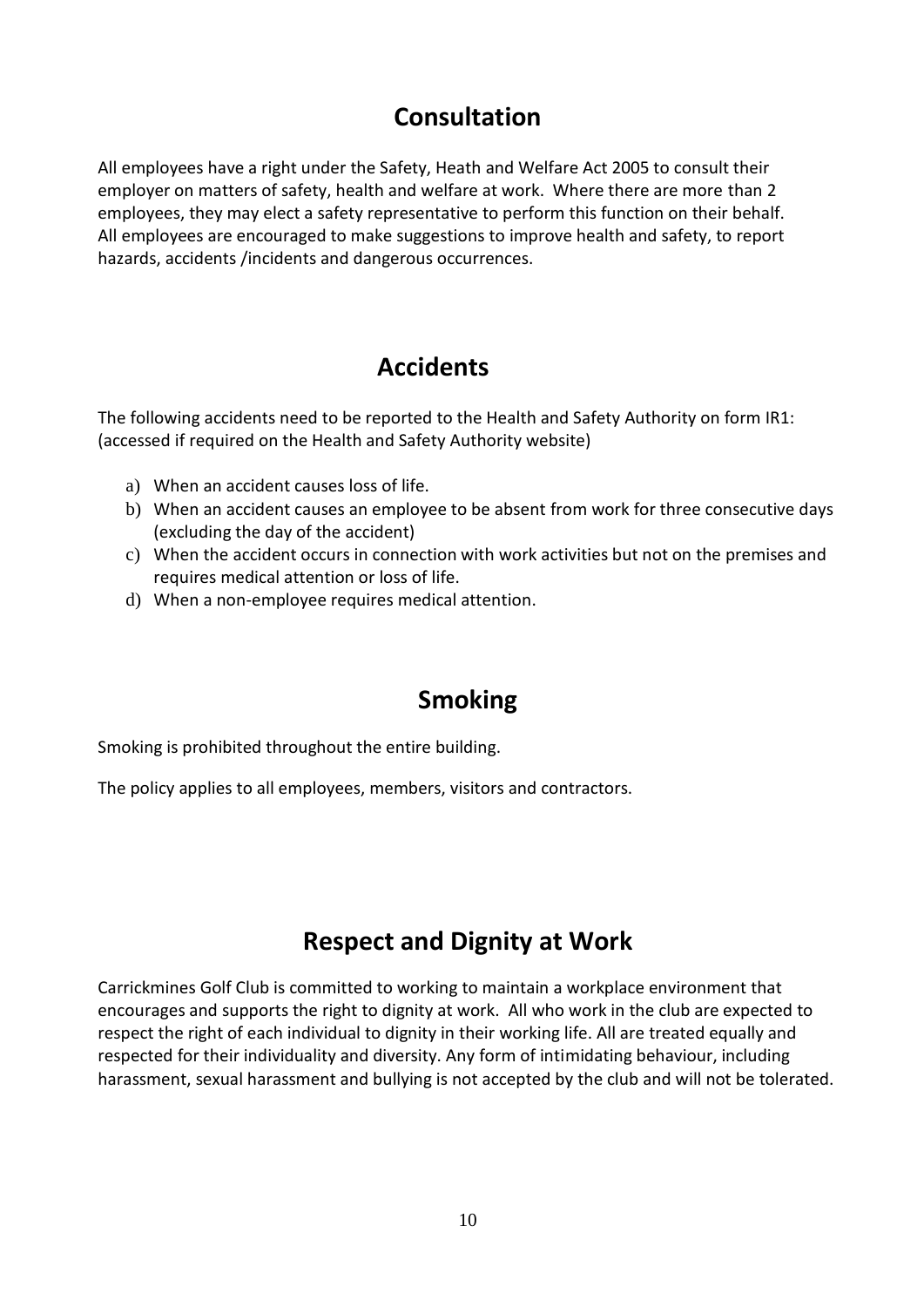### **Work Equipment**

All Machinery can be dangerous. Important aspects in ensuring that machinery is used safely and without risk of serious or fatal accidents include: training, competence, maintenance, use of correct equipment and safe systems of work.

On an ongoing basis, sufficient maintenance will be provided for all machinery. Safety devices, brakes and controls will receive regular maintenance.

All guarding will be kept in place at all times.

All machinery shall be locked up at all times, when not in use.

### **Work Environment**

It is the policy of the Carrickmines Golf Club to ensure that in both the club house and green keeping area that:

- a) Work areas are maintained clean and tidy at all times.
- b) Any spillage will be cleaned up immediately.
- c) Waste materials and rubbish are dealt with routinely and quickly.
- d) All combustible and dangerous waste material are sorted and removed from the premises.
- e) All work areas have adequate light and good floor surfaces.
- f) All welfare facilities including shower and toilet areas are maintained in a clean and tidy condition

#### **Walkways**

Walkways and passageways will be kept clear from obstructions at all times.

- a) If a walkway or passageway becomes wet, it will be clearly marked with warning signs and/ or covered with non-slip material.
- b) Any change in floor elevation of any walkway or passageway will be clearly marked.
- c) Where objects are stored on or around a passageway, care will be taken to ensure that no long or sharp edges cut out into the passageway in such a way as to constitute a safety hazard.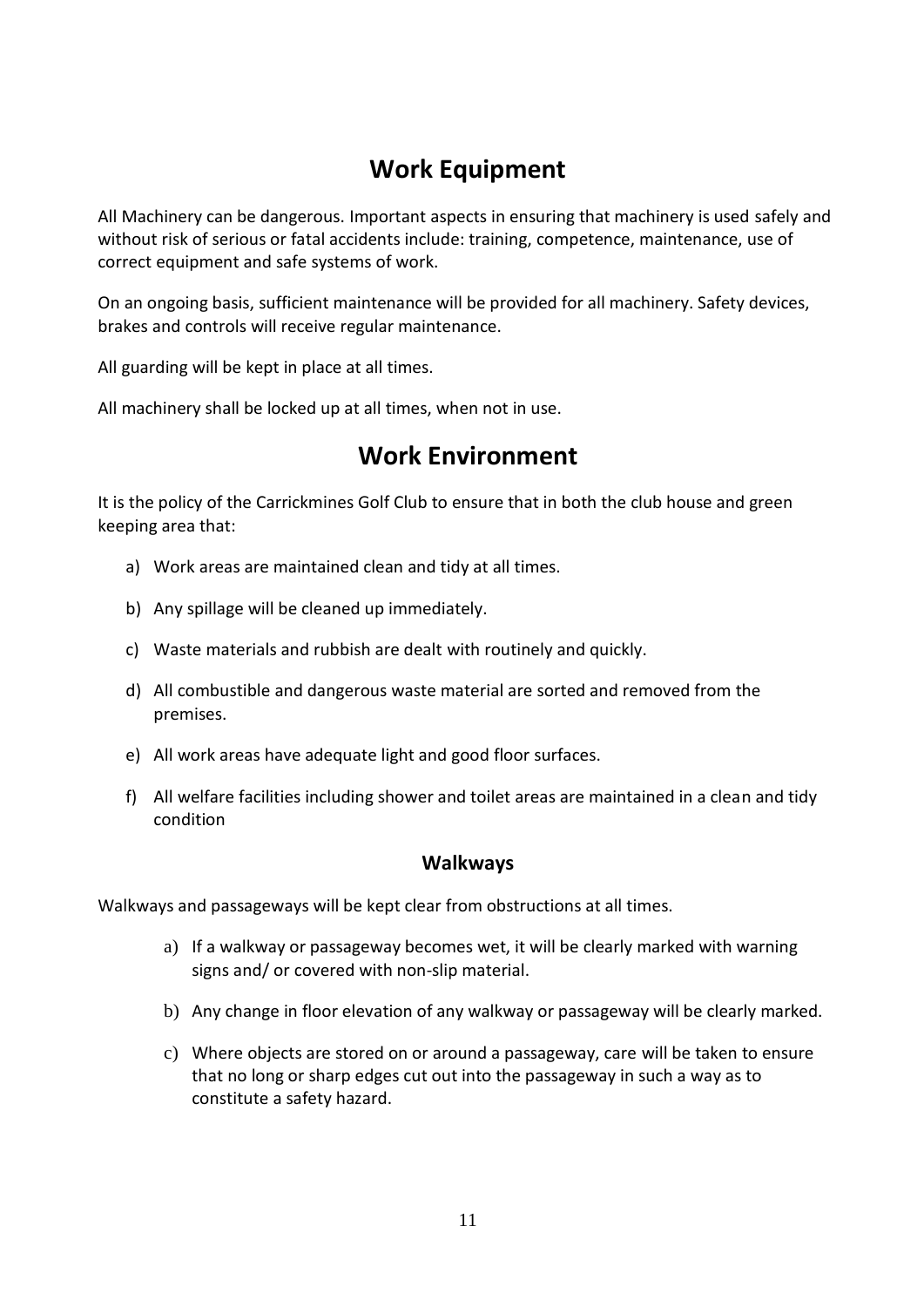### **Fire Precautions**

Each employee must ensure that he/she knows:

- where the nearest fire alarm switches are situated;
- where the fire extinguishers are situated;
- where the emergency exits are situated; and
- staff should assemble in the Lower Car Park (to facilitate interaction with emergency services)

If an employee discovers a fire, he/she should ensure that the alarm is sounded immediately.

If it is deemed safe to do so, attempt to extinguish the fire with fire extinguisher.

Firefighting should be abandoned if single fire extinguisher is not successful.

As soon as the alarm is sounded all employees must leave their place of work and report to their fire assembly point. Wherever possible machines should be switched off, but life and safety should not be endangered by doing so. The telephone operator should dial 999 and contact the fire brigade before leaving the premises. Lights should be left on.

The Golf Club will arrange for regular fire drills to take place for training purposes.

### **Fire Protection and Prevention**

In pursuance with the above general statement of safety policy the Club endeavours to provide for the maintenance of a safe entrance and exit.

Fire drill will take place at least twice per annum and will be logged accordingly.

### **Equipment and Procedures:**

- (a) Fire extinguishers to be provided and correctly sited, to meet statutory and insurance requirements.
- (b) Fire Blanket to be provided in kitchen area.
- (c) Smoke detectors to be fitted in appropriate locations.
- (d) All fire-fighting equipment to be tested regularly, serviced and logged by specialised contractors.
- (e) All fire exits and emergency paths of egress to be marked using the standard symbols.
- (f) Staff must ensure that such exits are kept clear at all times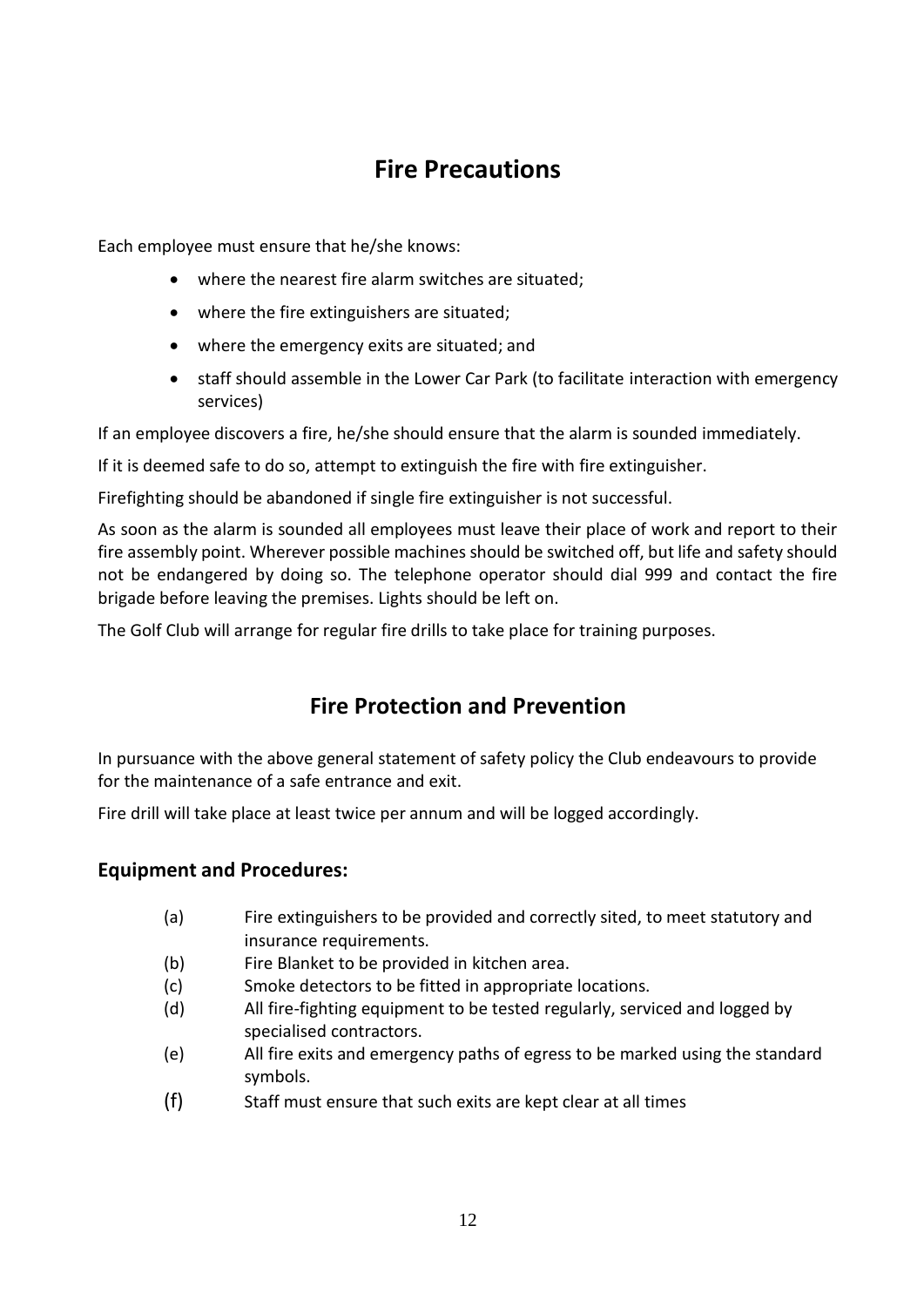### **In the Event of Fire**

### **Emergency Evacuation Procedure**

If the alarm activates or a fire is detected, if possible, switch off equipment as applicable and advise any persons in the area to prepare to evacuate the building. If it is deemed safe to do so attempt to extinguish the fire. Firefighting should be abandoned if single fire extinguisher is not successful. If that is not possible and it remains safe to do so close all windows and doors, and assist fellow staff or members to leave by the nearest exit and proceed to your designated assembly point. Walk briskly but do not run. Do not attempt to remove personal belongings and once out of the building do not attempt to return. Do not leave your assembly point until given the all clear by the Fire Marshal who will liaise with the emergency services.

### **Assembly Points A and B**

#### **Point A – Lower Car Park**

If you are on the ground floors of the Clubhouse you can assemble in either the Lower Car Park or beside the Putting Green.

#### **Point B – Putting Green**

If you are on the upper floor of the Clubhouse you should assemble either beside the Putting Green or in the Lower Car Park.

**Signed:**

**President Date: Date:**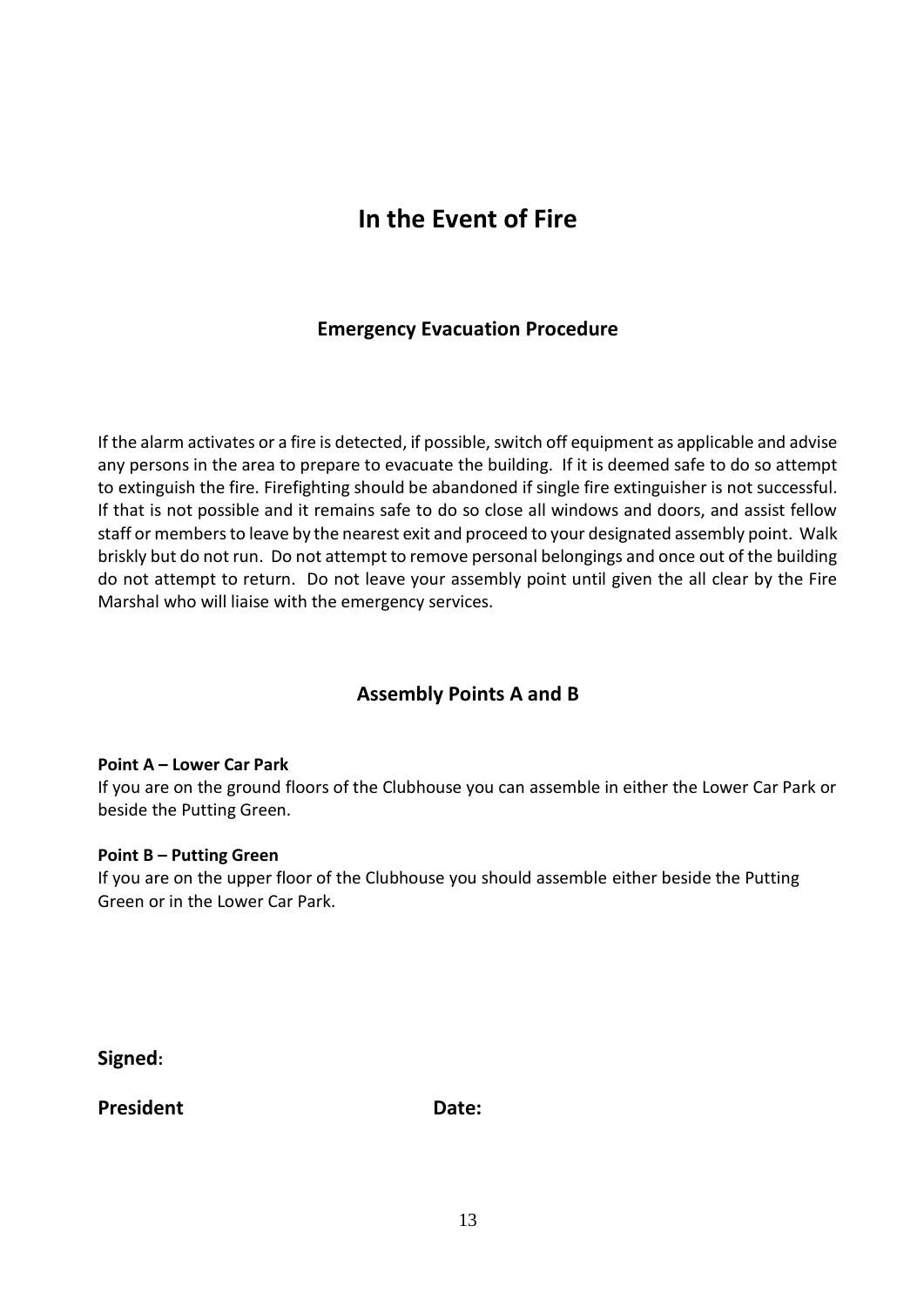### **Contractors Procedures**

A contractor is any person who is not a Carrickmines Golf Club employee and who is contracted in for the purpose of providing a service.

In order to meet our obligations for the safety and health of our staff and of contractors working in / visiting our premises, the following arrangements are in place:

- 1. The President and Committee should ensure that they receive a copy of the Contracting Company's Safety Statement, a risk assessment which outlines in writing how the work is to be completed ensuring that all hazards are identified and appropriate acceptable controls will be in place during the contracted work. This shall include controls against fire or other hazards to the premises and persons of The Carrickmines Golf Club. The Club is required to inform the Contactor of known hazards likely to affect them or their work.
- 2. Contractors' equipment, tools and systems of work must meet the standards required by the Safety, Health and Welfare at Work Act.2005 and safety standards generally.
- 3. Contractors must provide their own Personal Protective Equipment (PPE) appropriate to the type of work carried out. PPE must meet the standards required by the Safety, Health & Welfare at Work (General Applications) Regulations, 1993 and appropriate safety and health standards generally.
- 4. Contractors must provide evidence of appropriate insurance cover throughout the terms of the contract.
- 5. Contractors must take all due care of their own safety and the safety of others affected by their work.
- 6. Contractors must not leave machines or equipment unattended in a hazardous condition particularly where Club members, staff or visitors may be present.
- 7. Contractors must report any accidents or near miss incidents and must co-operate in any subsequent investigation of the accident or incident.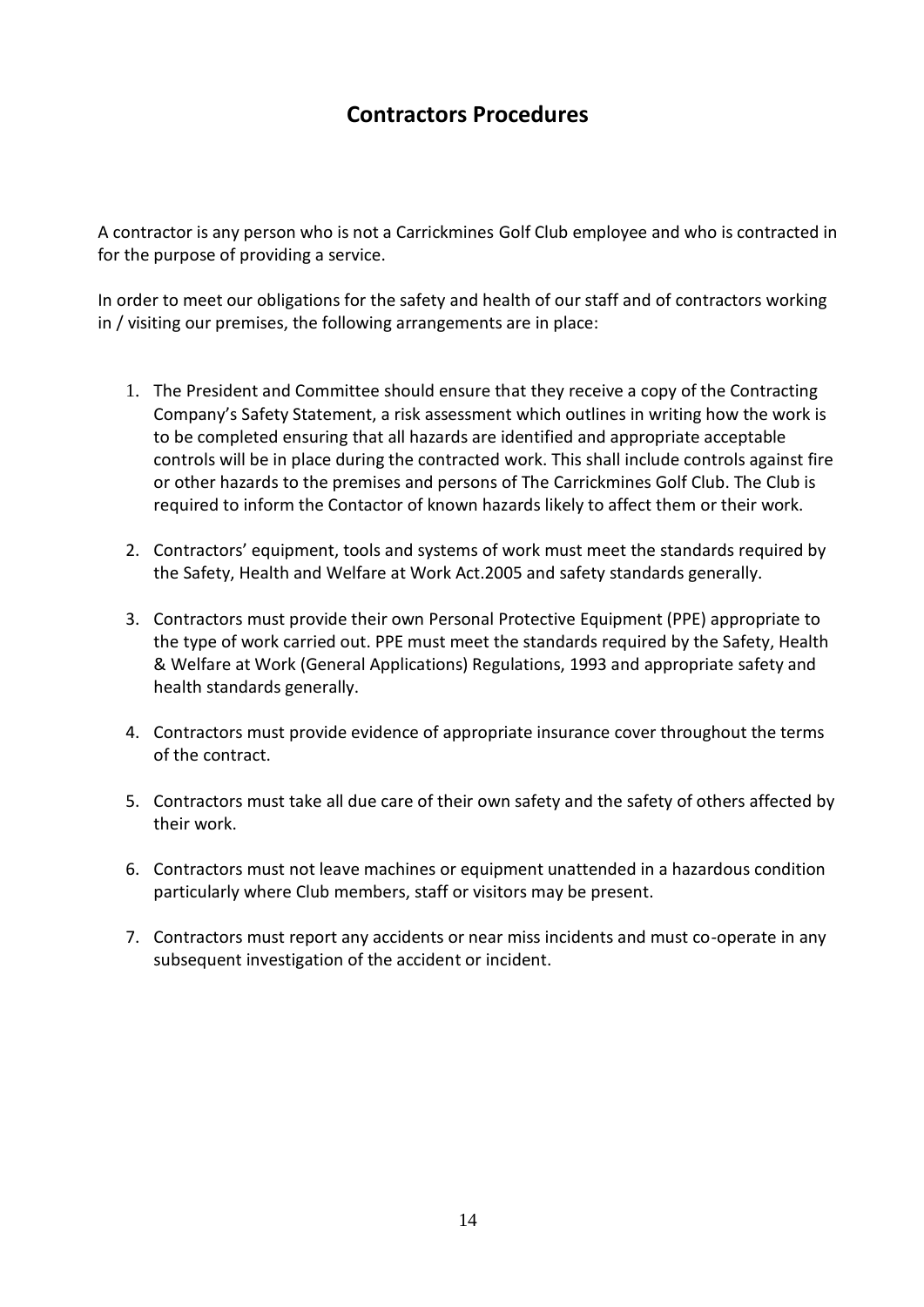### **Health Hazards and Risks Assessment.**

### **Terms used in the Safety Statement**

- (a) A **Hazard** is something with the potential to cause harm. This must be workplacegenerated (e.g. electricity, dangerous chemicals, power tools, machinery, working at heights from ladders, poor housekeeping.
- (b) A **Hazardous Situation** occurs when a person comes in contact with/is exposed to the hazard.
- (c) A **Risk** is the likelihood great or small that someone will be harmed by the hazard and its possible severity. Risk also depends on the number of people exposed to the hazard.
- (d) **Harm** is the adverse effect on the individual that may result from exposure to the hazard.
- (e) **Loss** is the damage to the equipment, property, productivity or the environment that may result from the exposure to the hazard.
- (f) **Risk Assessment** is a careful examination of what, in the workplace could cause harm to people. It involves identifying the actual hazards and their associated risks and quantifying the risks as high, medium or low risk.
- (g) **Risk Management** involves risk assessment; looking at existing controls and discovering what further action might be taken to take more control of the risk. Risks need to be reassessed when there are accidents or near accidents, a change in staff members, changes in procedures or equipment or where chemicals are in use.
- (h) **Controls** are methods of eliminating hazards and reducing risks.

### **Buggies**

With the introduction of buggies to the Club the following procedures have been put in place to ensure the safety of members and visitors.

**Weather conditions:** Buggies may only be used when weather conditions are suitable for their safe usage.

- **Eligibility:** Members and visitors must hold a full driving licence to use a buggy.
- **Booking:** Buggies should be booked in advance with the Club Steward. Priority will be given to those with medical certificates.

**Procedure:** On arrival the booking register should be signed, the hire charge paid and recorded. Two keys will be provided for: (1) Opening the buggy shed

(2) Buggy ignition

The battery charging cable should be disconnected and reconnected after use.

#### **Instructions to perform these tasks are available at the buggy shed.**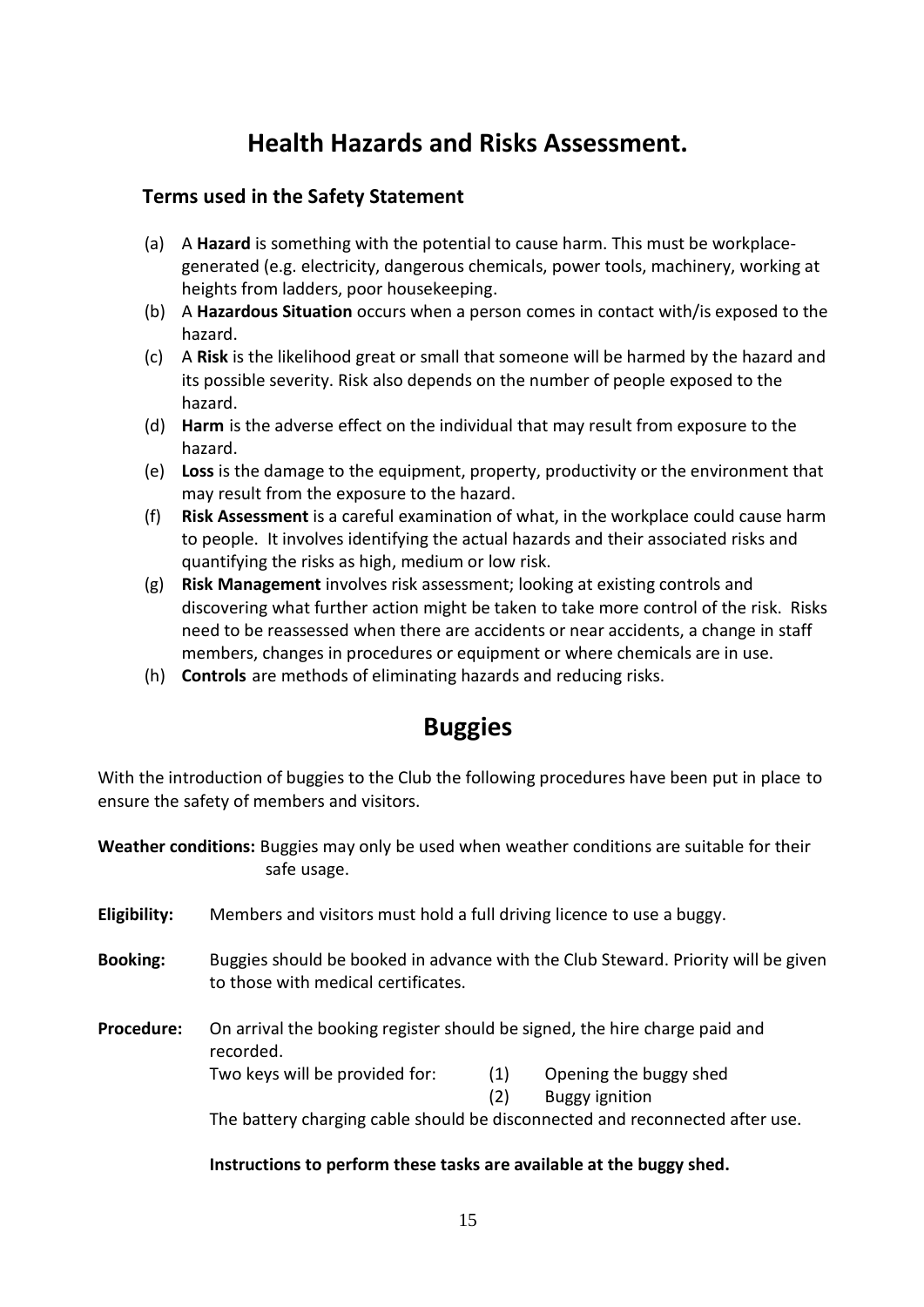## **Biological Hazards**

### **Weils Disease:**

| Hazard:                                  | <b>Contaminated Sewers</b><br><b>Drains</b><br>Ground<br><b>Refuse Skips</b>                                                                                                                                                                                                                                                                                                                                                                                                                                                                                                                                                                                     |
|------------------------------------------|------------------------------------------------------------------------------------------------------------------------------------------------------------------------------------------------------------------------------------------------------------------------------------------------------------------------------------------------------------------------------------------------------------------------------------------------------------------------------------------------------------------------------------------------------------------------------------------------------------------------------------------------------------------|
| Risk:                                    | <b>Medium</b>                                                                                                                                                                                                                                                                                                                                                                                                                                                                                                                                                                                                                                                    |
| Symptoms:                                | Symptoms may include fever, headaches, chills, severe<br>muscle pain in the calves and thighs, vomiting, diarrhoea<br>and bloodshot eyes. Sometimes the fever may fluctuate and<br>other symptoms such as a rash, jaundice, confusion,<br>depression, kidney failure, liver failure and meningitis may<br>occur. The incubation period is usually IO days but can range<br>from 4 to 19 days. If Symptoms persist please contact your<br>G.P.                                                                                                                                                                                                                    |
| <b>Prevention:</b>                       | Adhere to a rigid hygiene policy. Cover all cuts, scratches<br>and abrasions with a waterproof dressing. Wear protective<br>clothing especially gloves when handling soil, vegetation,<br>animal feeds, tools or equipment that may be contaminated.<br>Avoid touching mouth and nose. Food stuffs should not be<br>consumed in the work area.                                                                                                                                                                                                                                                                                                                   |
| <b>Control Measures:</b>                 | Before starting work all proper protective clothing must be<br>worn.<br>After contact with sewage, water contaminated by sewage<br>or contaminated ground, hands and forearms must be<br>washed thoroughly with soap and water.<br>All skin cuts, scratches or abrasions be washed immediately<br>and antiseptic applied.<br>Course Manager be immediately informed.<br>Contact Doctor the same day and give precise details of the<br>injury and the circumstances in which it occurred.<br>Avoid rubbing nose and mouth during work.<br>If you develop any "Flu" like symptoms, immediately report<br>to your doctor and state the type of work you were doing |
| Personal<br><b>Protective Equipment:</b> | Full PVC Gloves, Rain Suits, Wellington Safety Boots                                                                                                                                                                                                                                                                                                                                                                                                                                                                                                                                                                                                             |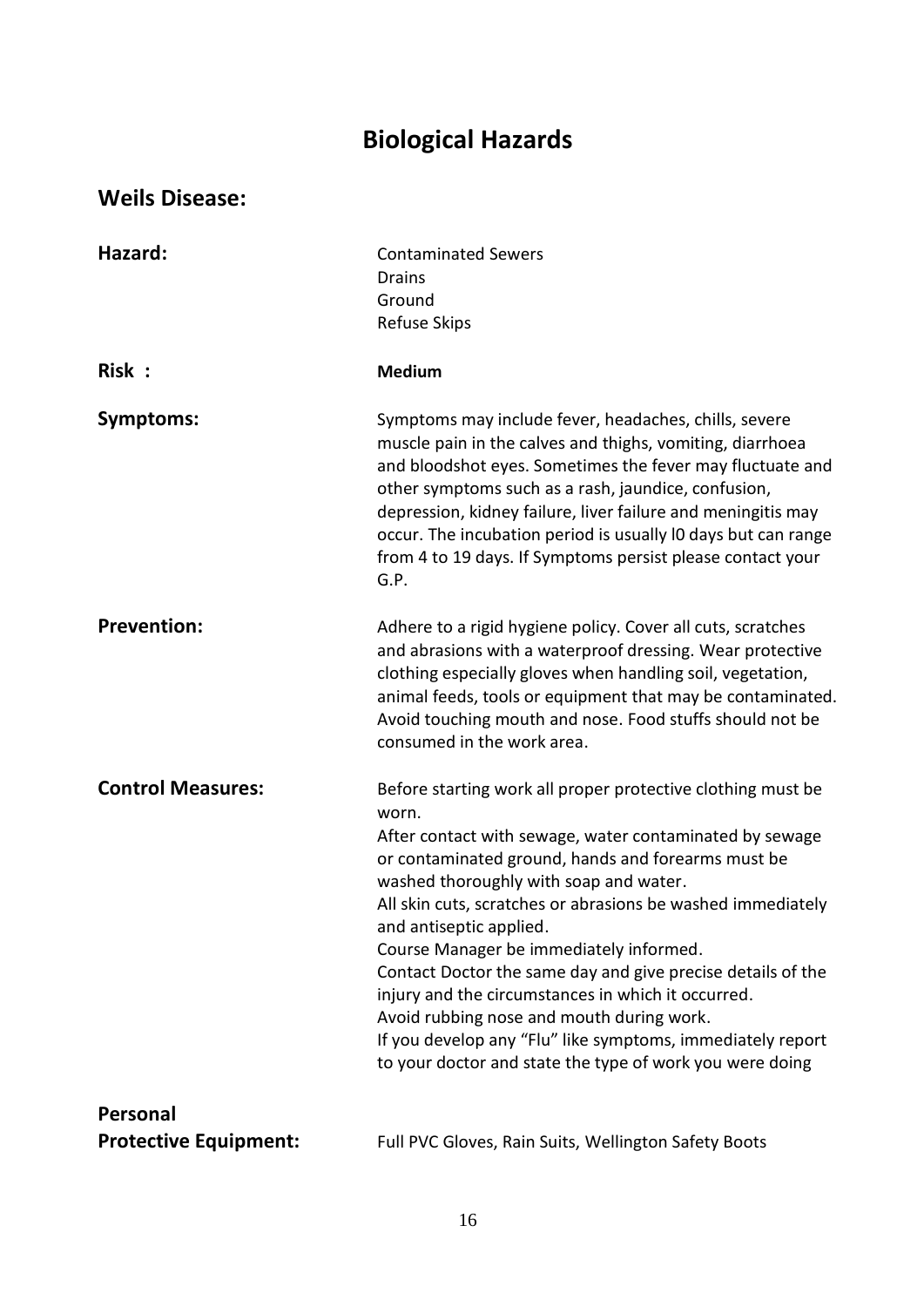### **Lyme Disease:**

### **Hazard:**

Lyme disease is caused by the bacterium Borrelia burgdorferi which is spread by the bite of a tick. Ticks are tiny spider-like creatures with three life-cycle stages, the smallest of which is about the size of a pinhead. They are frequently found in woodland, moorland and other grassy areas, where they feed on the blood of mammals (e.g. deer) and birds. They are usually found close to the ground, especially in moist, shaded areas.

### **Symptoms:**

The first symptom of Lyme disease is often a rash (erythema migrans) that can appear 3 to 30 days after the tick bite. It starts as a small red dot at the bite site but may grow larger with time. The centre of the spot often fades creating a characteristic "bull's-eye" appearance. Other symptoms include fever, chills, headaches, stiff neck, fatigue, muscle aches and joint pain. Occasionally, a severe form of Lyme disease can develop and the heart, joints or the nervous system can be affected.

### **Prevention - Avoid Tick Bites:**

1. Walk in the middle of paths/trails; avoid overgrown vegetation, sitting on logs and leaning against trees.

2. Wear a hat and tuck in hair.

3. Wear a long sleeved shirt fitted at the wrist.

- 4. Wear shoes, not sandals or bare feet.
- 5. Wear long trousers tucked into socks or boots.

6. Consider using an insect repellent containing DEET. Follow the manufacturers' application guidelines.

7. Wear white or light coloured clothing to make ticks more visible and inspect clothes every 3-4 hours.

8. When working in areas of long grass or during gorse removal, at the end of the day check yourself for ticks. Check both skin and hair, particularly warm moist areas such as the groin, backs of knees, armpits and neck. You may find it helpful to stand in front of the mirror while you inspect yourself as it can be easy to miss ticks due to their small size. Pay particular attention to the head, neck and scalp of children.

9. If you find a tick, remove it as described below, and consult your GP if symptoms develop.

### **Action – in the event of discovering a tick**

1. Firstly don't panic. Your risk of developing Lyme disease increases the longer the tick is attached to your skin. However, if the tick is removed within the first few hours after a bite, you are very unlikely to become infected.

2. Remove the tick (ideally with tweezers) by gripping it close to the skin. Wash the area as soon as possible afterwards with soap and water.

3. If any of the mouthparts of the tick are left behind, remove as much as possible with tweezers.

4. Check the skin over the next few weeks for a rash. Initial redness and swelling the same day is normal and does not indicate infection.

5. If a rash or other symptoms develop, see your GP and report being bitten by a tick.

6. Your GP will make a diagnosis and prescribe treatment if necessary.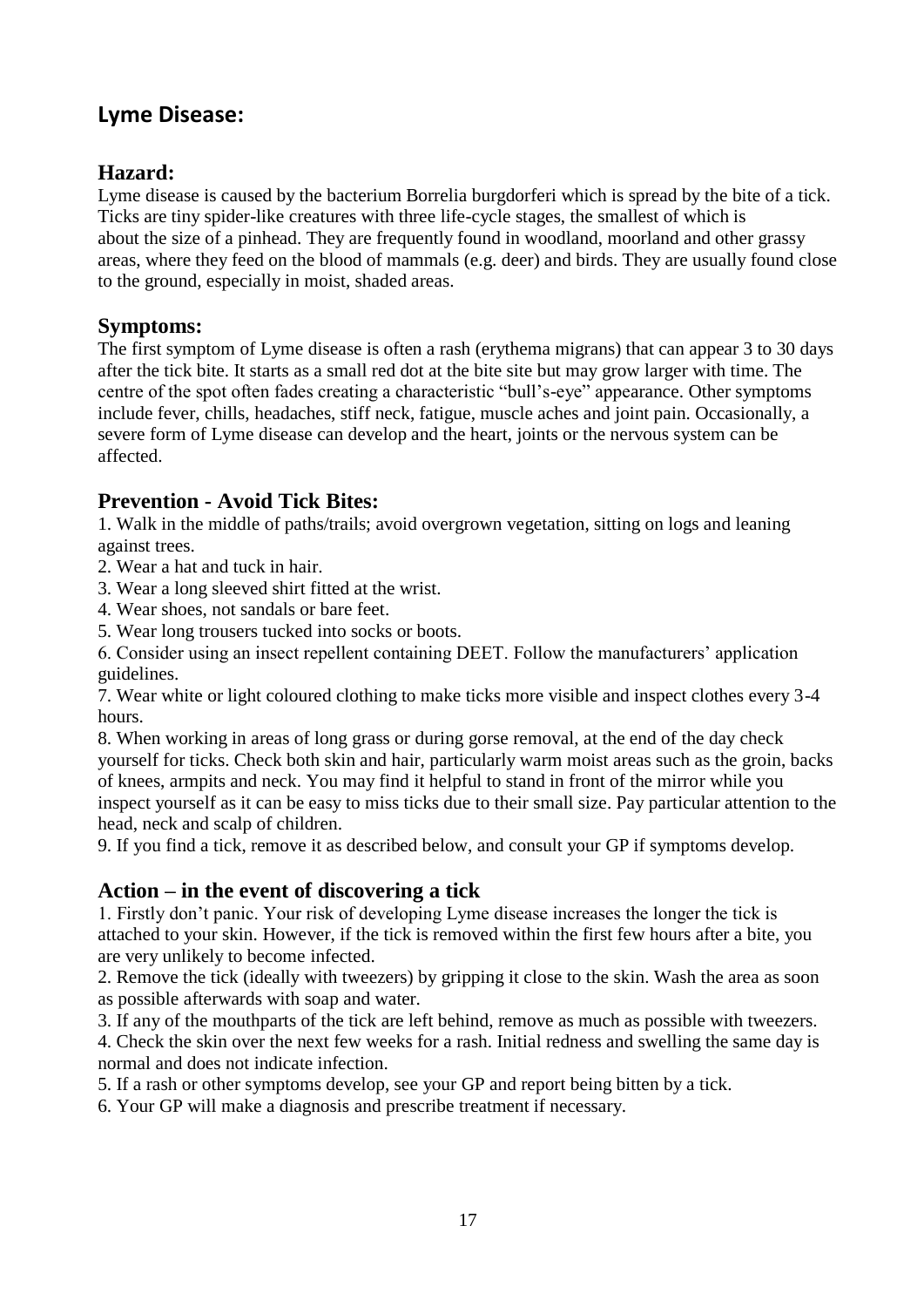### **Chemicals**

**The general running of the Golf Club necessitates the use of small amounts of chemicals. All Chemicals listed in the Chemical Safety Folder -- Fungicides, Herbicides, and Insecticides. Material Safety Data Sheets are supplied with all chemicals from suppliers.** 

**General Chemicals used for cleaning purposes in the club house.**

`

#### **Hazards**

- Damage to hands, skin, eyes, lungs.
- Skin Irritation
- Fire
- Poisoning

**Risk: Medium**

**Control Measures:** All chemicals used in green keeping department documented and filed in the chemical safety folder.

Safety Data Sheets on file for all chemicals.

Training provided as appropriate in the safe use of chemicals.

Dedicated chemical storage areas.

Correct personal protective equipment provided and used. . Gloves, protective clothing, and safety glasses.

Spill procedure outlined for all chemicals.

Only regular household cleaning chemicals used in the club house.

| Personal |                                                                                                 |
|----------|-------------------------------------------------------------------------------------------------|
|          | <b>Protective Equipment:</b> Gloves, clothing, face visors, eye goggles, eye glasses and safety |
|          | footwear as appropriate                                                                         |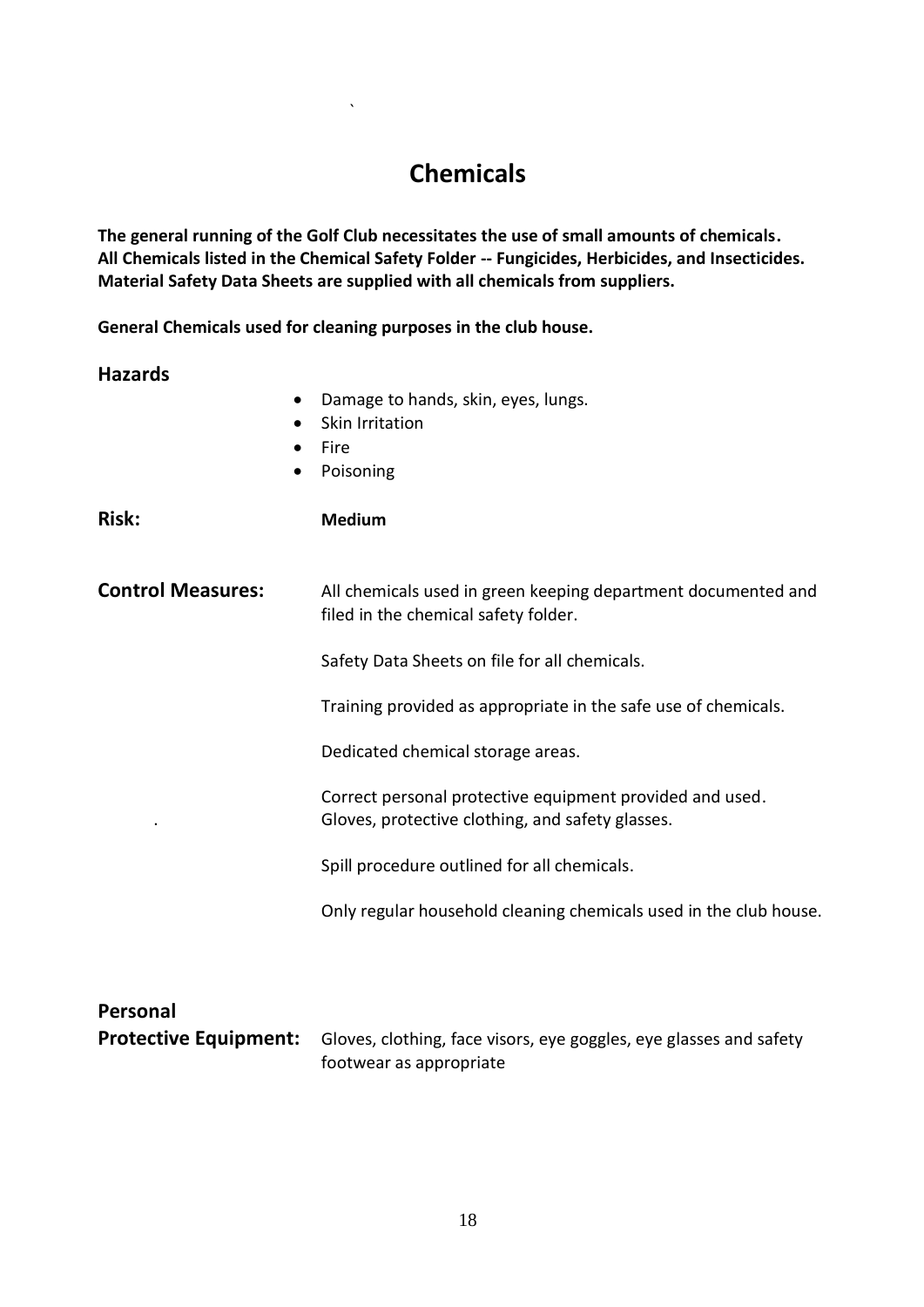### **Electricity**

### **Hazards:**

- **Electric Shock**
- **Electrocution**
- **Burns**
- $Fire$
- **Explosion**
- **Death**

### **Risk: Low to Medium**

### **Control Measures:**

- All electrical equipment is properly specified and purchased to comply with recognised Safety Standards.
- All installations to standard laid down in Electricity Regulations and E.T.C.I. Codes of practice.
- All electrics maintained in a safe manner.
- **Dialible 1** Only qualified electrical personnel maintain and repair apparatus.
- **Broken plug tops, sockets and switches repaired immediately.**
- All frayed cables replaced immediately.
- All electrical equipment flexes, plugs, sockets etc are visually inspected on a regular bases.
- All faulty equipment is taken out of service and remains out of service until repaired by a competent person

# **Equipment:**

**Personal Protective** Protective Gloves as appropriate.

# **Manual Handling**

Manual handling includes lifting, pulling and pushing of loads.

Hazard: Muscular Strains and Sprains. Slips Trips and Falls Back Strain Hand Strain Leg Strain.

### **Risk: Medium**

### **Control Measures:**

 All employees involved or likely to be involved in Manual Handling be professionally trained.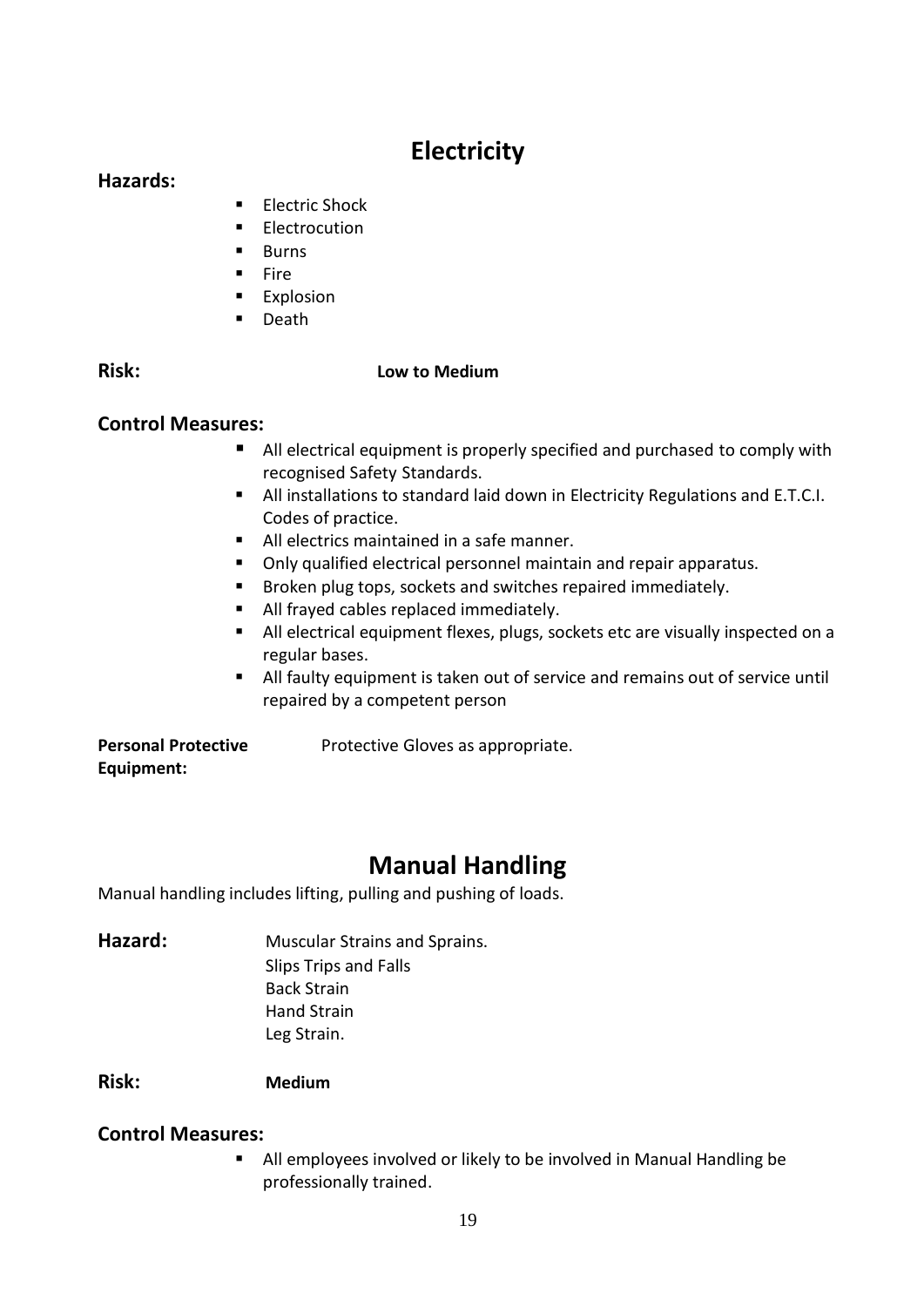- Items to be lifted where practicable to be marked with weight.
- Awkward shaped and heavy loads to be lifted by more than one person.
- Gloves to be used when lifting sharp objects.
- Good Housekeeping and cleaning schedules.

### **Personal Protective**

**Equipment :** Gloves and Safety Footwear as appropriate.

### **Fire**

### **General Fire Safety:**

| <b>Hazard</b>            |                                                                                                                                                                                              |
|--------------------------|----------------------------------------------------------------------------------------------------------------------------------------------------------------------------------------------|
| Identified:              | Risk of death<br>Risk of serious injury<br>Risk of smoke inhalation                                                                                                                          |
| <b>Risk:</b>             | <b>Medium</b>                                                                                                                                                                                |
| <b>Control Measures:</b> | Fire management plan developed for the Club House which details<br>the layout of the premises.                                                                                               |
|                          | Fire alarm and prevention equipment details.                                                                                                                                                 |
|                          | Fire instruction, Fire drills, Training details, Smoking policy,<br>Assembly point information.                                                                                              |
|                          | Housekeeping and Fire safety                                                                                                                                                                 |
|                          | Inspections as required by Fire safety legislation.                                                                                                                                          |
|                          | Fire Alarm installed with smoke detection in place.                                                                                                                                          |
|                          | Above system maintained and tested as per statutory requirements.<br>Employees and Management trained in the contents of the Fire Plan<br>to include roles, responsibilities and procedures. |
|                          | Fire-fighting equipment in place - fire extinguishers and fire<br>blankets and service as per statutory requirement.                                                                         |
|                          | Fire wardens appointed and trained.                                                                                                                                                          |
|                          | Emergency escape routes in place and kept unobstructed at all<br>times.                                                                                                                      |
|                          | Fire Safety signage in place.<br>Fire Drills to be carried out at twice per year.                                                                                                            |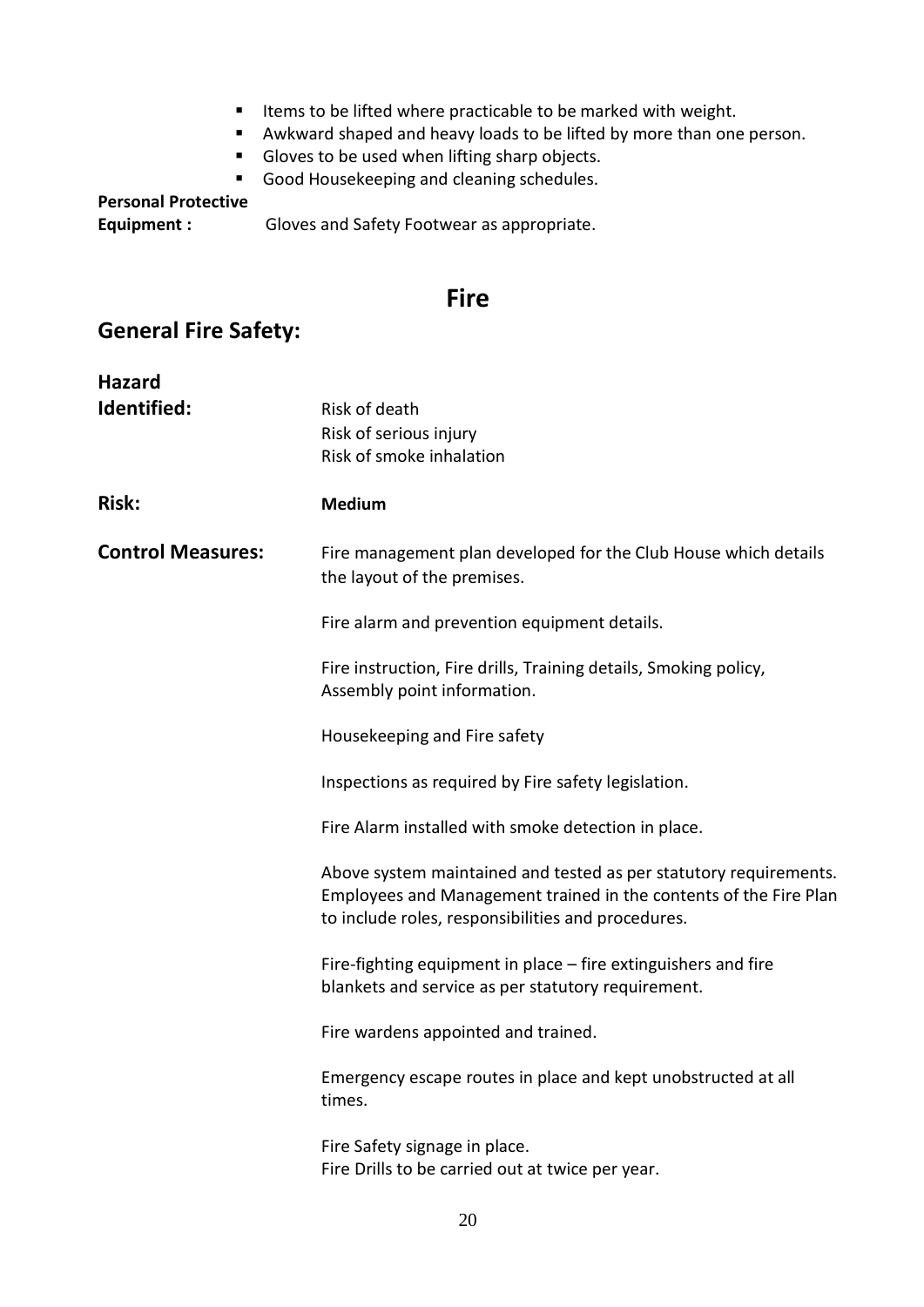### **General Security**

### **Club House and Green keeping shed.**

| Hazard:                     | Vandalism<br>Robbery<br><b>Unauthorized Access</b> | Break Ins - Buildings and Machinery / Cars                                                                                                                                                                                                                                          |  |  |
|-----------------------------|----------------------------------------------------|-------------------------------------------------------------------------------------------------------------------------------------------------------------------------------------------------------------------------------------------------------------------------------------|--|--|
| <b>Risk:</b>                |                                                    | <b>Medium</b>                                                                                                                                                                                                                                                                       |  |  |
| Control<br><b>Measures:</b> |                                                    | Intruder Alarm installed covering the entire club house, and                                                                                                                                                                                                                        |  |  |
|                             |                                                    | green-keeping sheds.<br>Named key Holders with designated responsibilities.                                                                                                                                                                                                         |  |  |
|                             |                                                    | CCTV footage 24 hour monitored                                                                                                                                                                                                                                                      |  |  |
|                             |                                                    | Green keeping shed locked up                                                                                                                                                                                                                                                        |  |  |
|                             |                                                    | Controlled access at main gate.                                                                                                                                                                                                                                                     |  |  |
|                             |                                                    | <b>Slips, Trips and Falls.</b>                                                                                                                                                                                                                                                      |  |  |
| <b>Hazards:</b>             | All areas in the Club House.                       |                                                                                                                                                                                                                                                                                     |  |  |
|                             |                                                    | Injury to general body due to falling<br>Poor Housekeeping<br>Untidy work stations.<br>п                                                                                                                                                                                            |  |  |
| <b>Risk:</b>                |                                                    | Low to Medium                                                                                                                                                                                                                                                                       |  |  |
| <b>Control Measures:</b>    |                                                    | All areas maintained in a clean and tidy manner at all<br>times.<br>Floor areas free of storage and electrical cables.<br>Wet floor signs are used to warn of spillages and<br>when cleaning floors.<br>Machinery shed and all associated areas kept neat and<br>tidy at all times. |  |  |

Bar area kept neat and tidy at all times with storage area used for storing all supplies.

Car park area has good even surface and adequate lighting provided.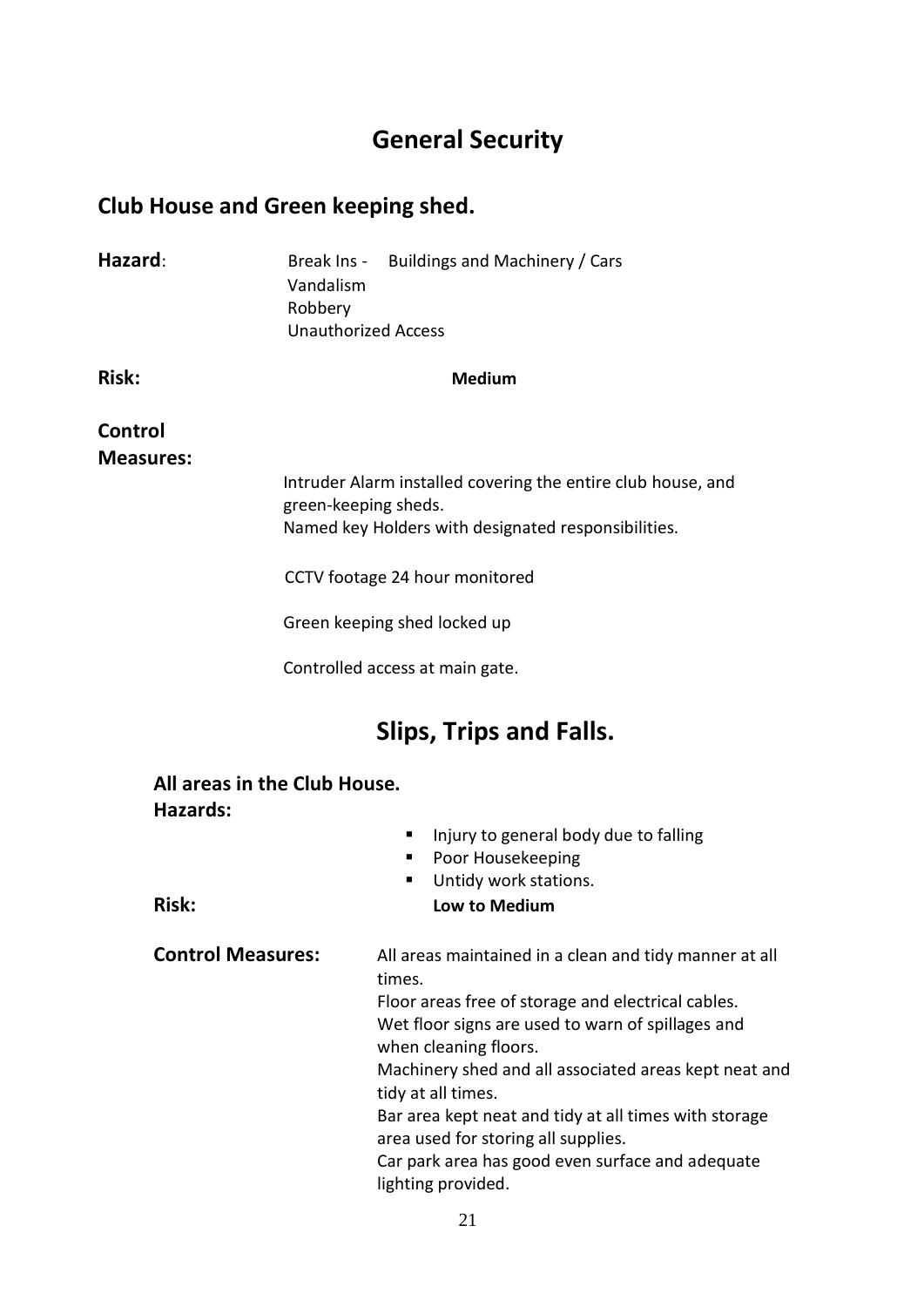### **Stress**

### **Occupational Stress:**

| Hazard:                | Stress in the workplace can be caused by various factors including:                         |  |  |
|------------------------|---------------------------------------------------------------------------------------------|--|--|
|                        | Lack of job knowledge                                                                       |  |  |
|                        | Poor communications                                                                         |  |  |
|                        | Poor working planning and implementation                                                    |  |  |
|                        | Routine work with no variation                                                              |  |  |
| <b>Risk:</b>           | Low to Medium                                                                               |  |  |
|                        |                                                                                             |  |  |
| <b>Control Measure</b> | Training provided as appropriate to ensure all employees are<br>competent in their role.    |  |  |
|                        | Work is planned in advance and adequately supervised/managed as<br>appropriate.             |  |  |
|                        | Regular meetings held to ensure all employees are involved in the<br>golf clubs activities. |  |  |

### **Bullying**

### **Bullying and Harassment:**

**Hazard:** Workplace bullying is repeated inappropriate behaviour, direct or indirect, whether verbal, physical or otherwise, conducted by one or more employees against another or others.

**Risk: Low to Medium**

### **Control Measures:**

Regular staff meetings to encourage open communication.

Policy in place and communicated to employees.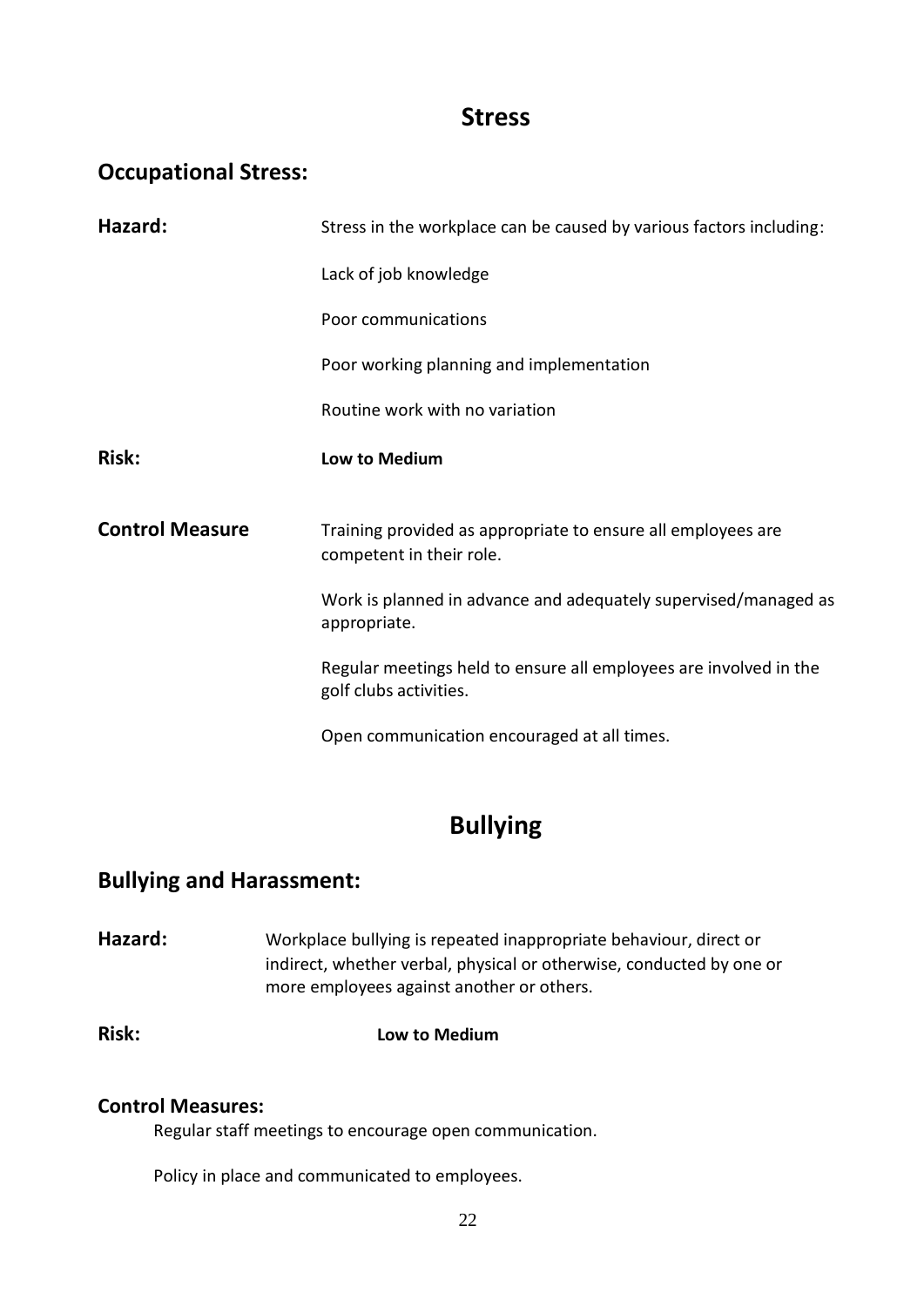### **Physical**

#### **Machinery:**

Fairway mowers, Rough mowers, Aprons mowers, Compact tractor, Tractor, Green Mowers, Tee mowers, Aerator, Hand mowers, Rotary mowers, Chainsaw, Sod cutter, Top dresser, Sprayer, Weed eater.

#### **Tractors: Hazards:**

| The major causes of tractor accidents are: | Overturning                      |
|--------------------------------------------|----------------------------------|
|                                            | Trips and falls from the tractor |
|                                            | Driving errors                   |
|                                            | <b>Falling loads</b>             |
|                                            | <b>Hitching trailers</b>         |
|                                            | Power Take Off unguarded         |
| <b>Risk Assessment:</b>                    | High                             |

#### **Control Measures:**

Controls should all be in working order and clearly marked.

Always ensure that the tractor can be started off the key, and that the fuel stop is in place.

Brakes should be in sound working order, balanced and interlocked, except when being used for field work. Hand brakes should be tested regularly.

Ensure that the PTO can be turned on and off correctly and that the hydraulics are functioning correctly. The trailer hitch points of both tractor and trailer must be free from wear.

All power shafts should be completely covered by the guard provided, when in use.

If the tractor is being used on the road, ensure that mirrors, indicators, lights and wipers are in working order as required by the Road Traffic Act.

Excessive loads should not be carried on the trailer. Overloading can affect the stability, steering and braking of the tractor trailer combination. The maximum overall height legally allowed of any vehicle, at present , is 4.25 metres.

Safety chains should be fitted to trailers over 750 kg in laden weight (or half the laden weight of the drawing vehicle, whichever is less) and having more than two wheels, must be fitted with a continuous or semi-continuous brake and an automatic breakaway brake.

Care should be exercised when getting on or off the tractor.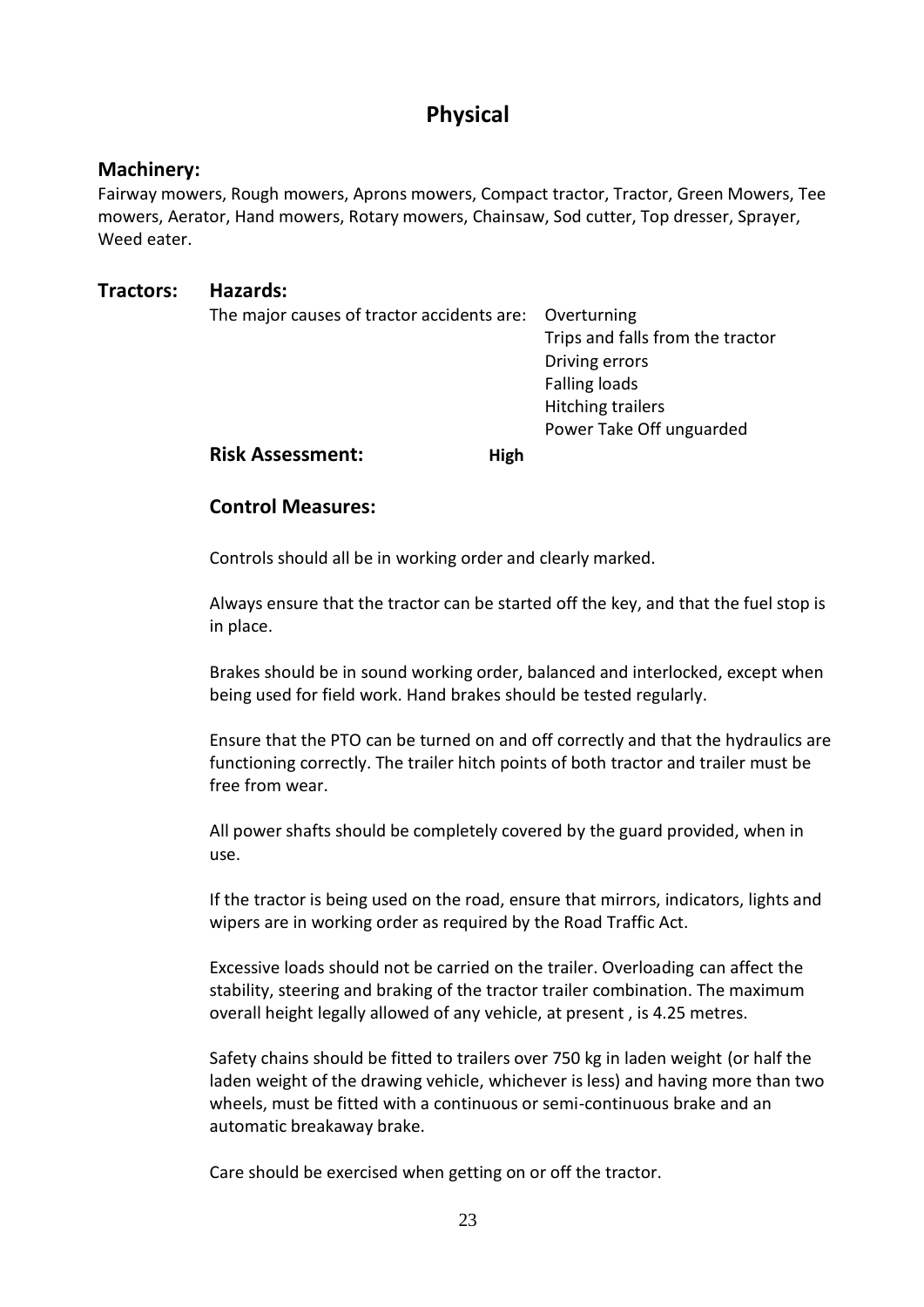#### **Rotary Power Mowers: Hazards**

Entrapment in rotating blades causing foot and/or hand injuries.

Injuries from ejection of hard materials.

Back injuries from manual handling of machine parts and cuttings.

Hearing deficiencies from continuous machine noise exposures.

Working in inclement weather.

#### **Risk Assessment: Medium exposure to serious injury.**

#### **Control Measures:**

A visual inspection should be carried out prior to using the mowers to ensure that:

(i) All guards which provide protection for moving parts are in place and adequately secured.

(ii) All attachments are correctly installed and aligned in accordance with the manufacturer's instructions.

The mower is serviced on a regular basis.

Ignition keys are removed when the mower is left idle.

Appropriate shower-proof protective clothing is worn during inclement weather conditions.

Personal Protective Equipment i.e. safety shoes, ear defenders, gloves, goggles etc. should be worn when operating the mower.

All Green Keeping operatives will be provided with manual handling instruction.

#### **Cylinder Mowers: Hazards:**

Bodily injuries when carrying back lapping operations.

Entrapment in rotating blades causing foot and/or hand injuries.

Injuries from ejection of hard materials.

Back injuries from manual handling of machine parts and cuttings.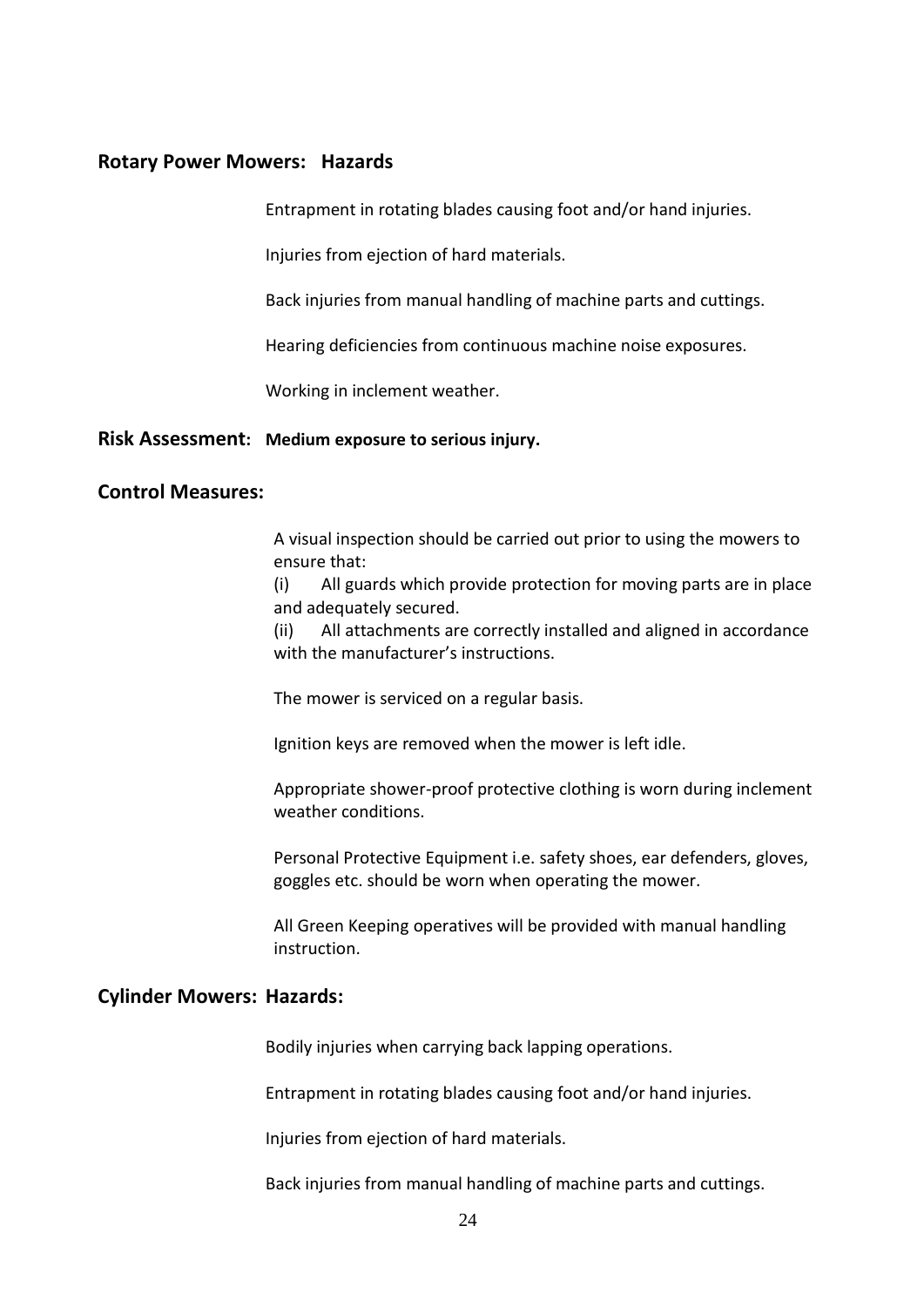Hearing deficiencies from continuous machine noise exposures.

Working in inclement weather.

Entrapment in belt/chain drives.

| <b>Risk Assessment:</b>                         | High exposure to serious injury.                                                                                                                                                        |  |  |
|-------------------------------------------------|-----------------------------------------------------------------------------------------------------------------------------------------------------------------------------------------|--|--|
| <b>Control Measures:</b>                        | An extended application brush (Min24") should be used when back-<br>lapping operations are being undertaken to sharpen blades.                                                          |  |  |
|                                                 | An inspection should be carried out prior to using the mowers to<br>ensure that:<br>All guards which provide protection for moving parts are in<br>(i)<br>place and adequately secured. |  |  |
|                                                 | All attachments are correctly installed and aligned in<br>(ii)<br>accordance with the manufacturer's instructions.                                                                      |  |  |
|                                                 | The mower is serviced on a regular basis.                                                                                                                                               |  |  |
|                                                 | Ignition keys are removed when the mowers are left idle.                                                                                                                                |  |  |
|                                                 | Appropriate shower-proof clothing is worn during inclement<br>weather conditions.                                                                                                       |  |  |
|                                                 | Personal Protective Equipment i.e. safety shoes, ear defenders,<br>gloves, goggles etc. should be worn when operating the mower.                                                        |  |  |
|                                                 | All Green Keeping operatives will be provided with manual handling<br>instruction.                                                                                                      |  |  |
| <b>Personal Protective</b><br><b>Equipment:</b> | Safety Footwear and Eye and Ear Safety protection must be worn.                                                                                                                         |  |  |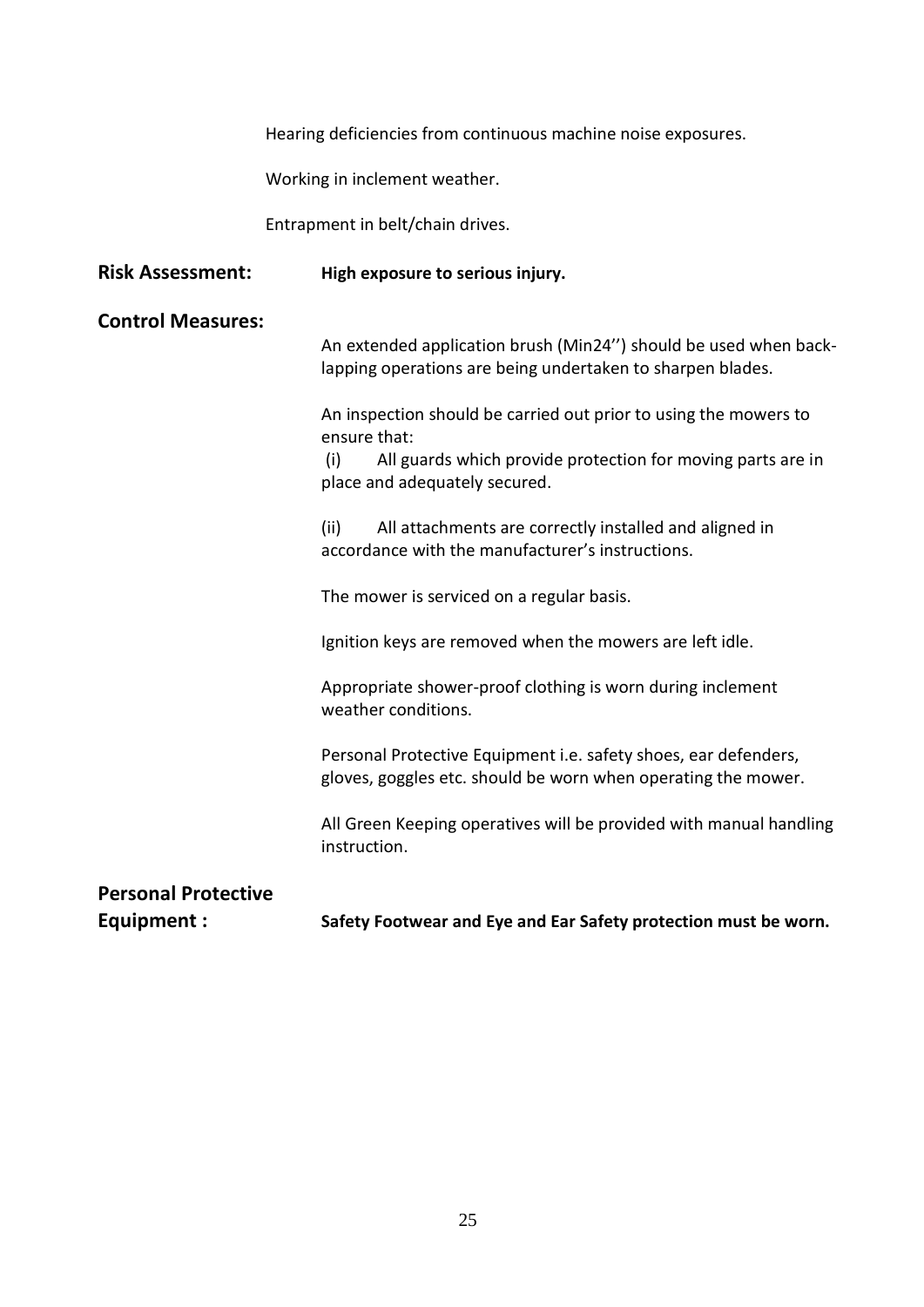### **Storage Area**

#### **Storage facilities:**

**Diesel –** 1400lt bunded tank on drained platform. **Petrol** - 5 x 20lt, 2 x 10lt Jerry cans stored in purpose built container. **Chemicals** - Stored in purpose built container. **Diesel** - 1400lt bunded tank on drained platform. **Oil/grease** - Stored in petrol cabinet. **Fertiliser** - Bags stored on a raised platform, (pallets on sleepers). Liquids stored on diesel tank platform.

| Hazards:                    | Spillage<br><b>Fire</b><br><b>Explosions</b><br><b>Tank Deterioration or Damage</b><br>Skin Irritation<br>Dizziness and Headache                                                                                                                                    |
|-----------------------------|---------------------------------------------------------------------------------------------------------------------------------------------------------------------------------------------------------------------------------------------------------------------|
| <b>Risk:</b>                | <b>Medium</b>                                                                                                                                                                                                                                                       |
| Control<br><b>Measures:</b> | Always use sturdy storage tanks designed for fuel storage.<br>Located in bunded area.<br>Located on firm level surface.<br>Area kept clear of flammables and combustibles.<br>Safe refuelling procedures to be used at all times.<br>Control over ignition sources. |
| <b>Personal Protective</b>  |                                                                                                                                                                                                                                                                     |

**Equipment:** Safety Gloves.

### **Hazardous Chemicals**

### **Hazard**

Chemicals are used throughout the golf course primarily for the upkeep and maintenance of fairways and greens. Such chemicals include Fungicides, Herbicides, Fertilisers, Lubricating oils, Sharpening compounds etc.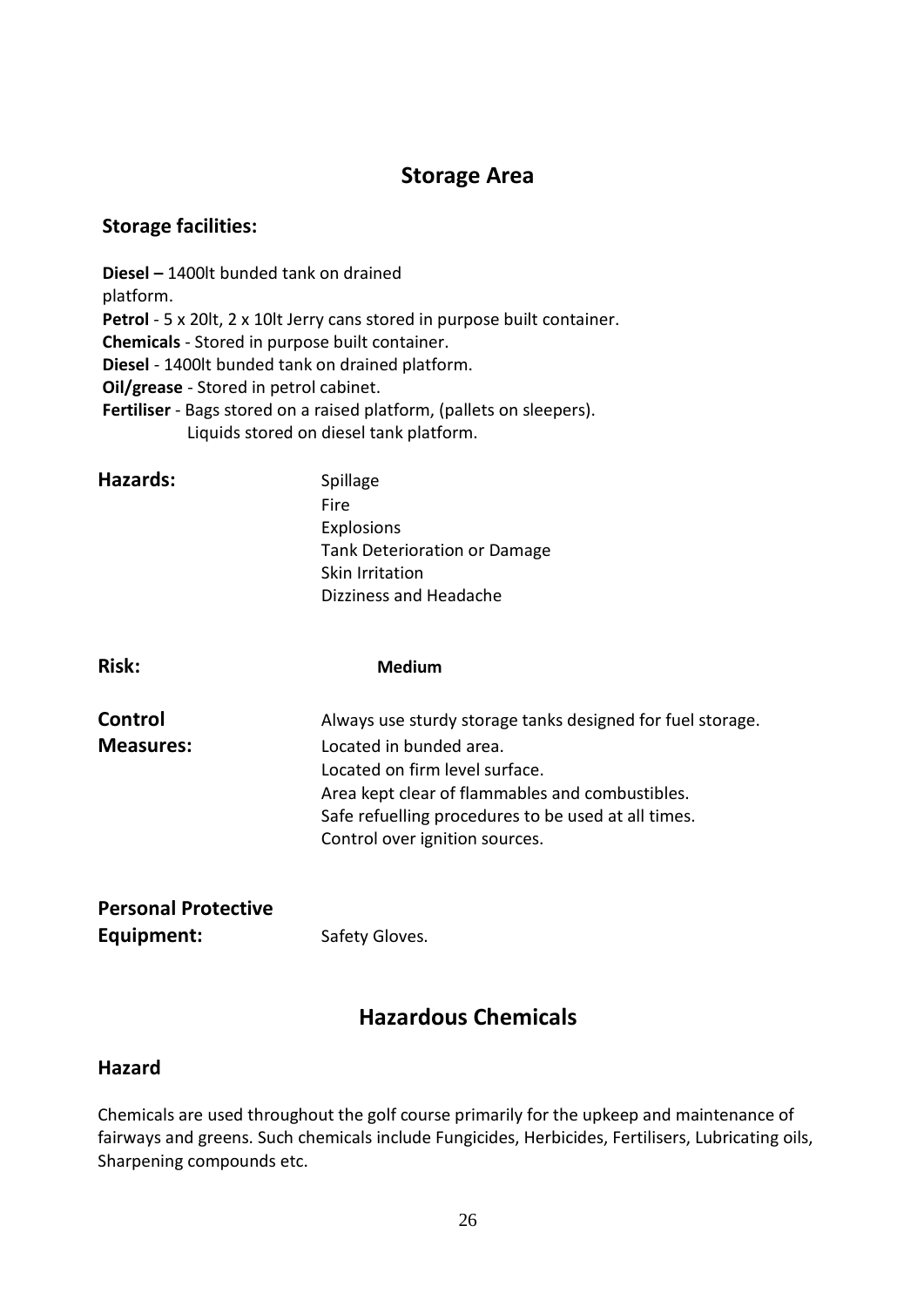#### **Risk assessment:** High

#### **Control Measures:**

.

It is the policy of the Head Greenkeeper to:

- (a) Obtain Safety Data Sheets for all substances in use.
- (b) Identify all potentially hazardous substances.
- (c) Review the method of use.
- (d) Assess the degree of risk and decide on whether or not protective measures are needed and the nature of those measures.

All green-keeping staff shall be trained in the proper use of chemicals and in the following rules:

- 1. Chemical products shall not be allowed to come into eye contact. Contact with skin must likewise be avoided. Wear protective equipment and clothing.
- 2. Use of hazardous materials in areas where food is likely to be consumed is prohibited. Smoking is also prohibited during application.
- 3. Inhalation of chemical vapours or dust shall be avoided. When dispensing chemicals adequate ventilation must be provided. Suitable respiratory protection shall be provided if appropriate.
- 4. Facilities for the washing and cleansing of the skin are available with the necessary cleanser and barrier creams.
- 5. All products shall be stored in ventilated areas away from extremes of temperatures and environment.
- 6. All spillages shall be cleaned up instantly and waste and used containers disposed of properly.
- 7. The correct equipment for handling the products shall be made available.
- 8. Mixing and dilution of chemicals to be carried out in the open yard where suitable baths have been provided.
- 9. If any person handling such materials shows the symptoms which may possibly have been caused by exposure to chemical products, they shall be removed from the area and medical advice sought without delay.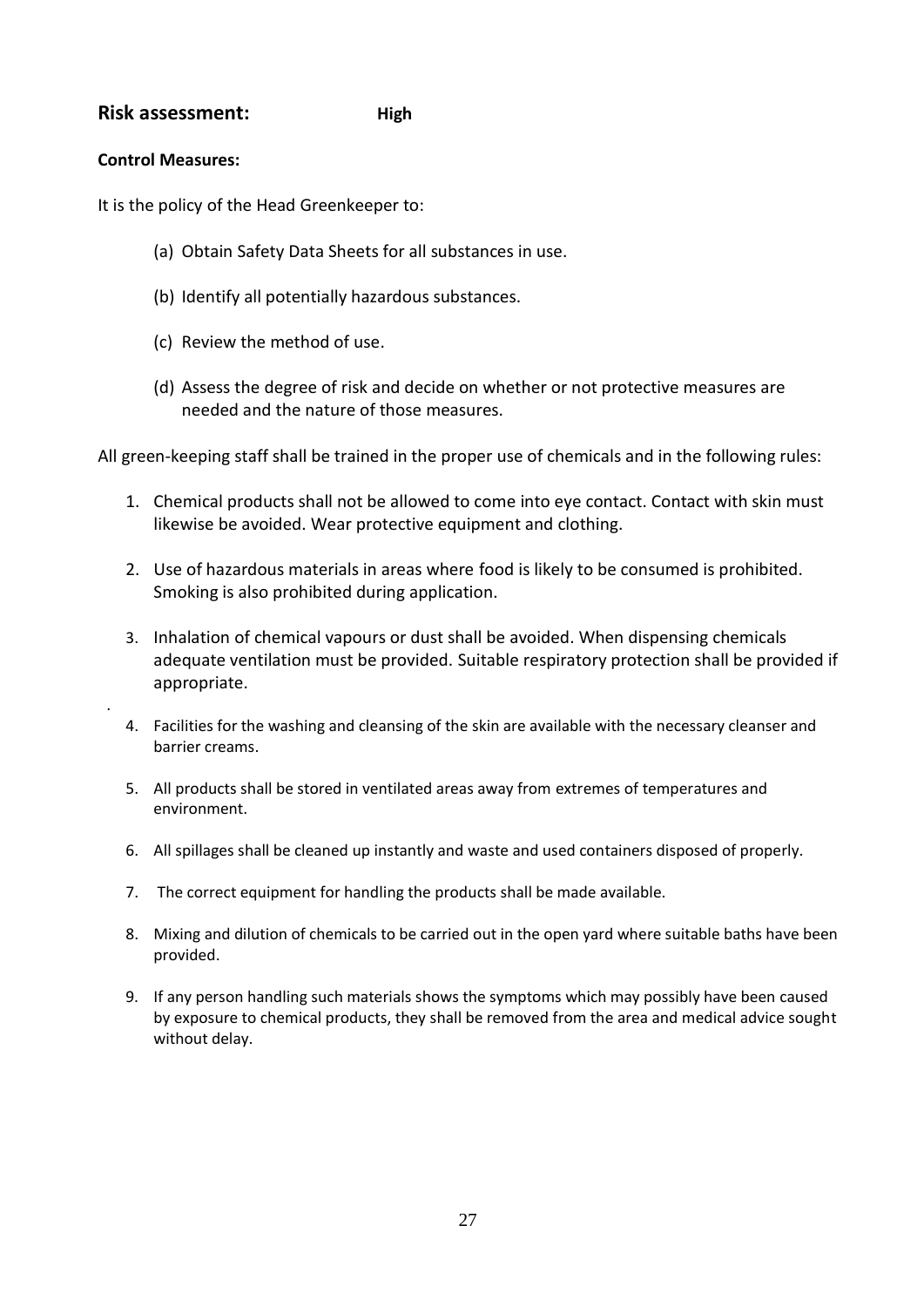## **Portable tools / Equipment**

### **Objective:**

To ensure that all tools are manufactured and maintained in accordance with safe standards and that all employees are trained in their safe use.

#### **Hazards:**

Cuts to hands, legs etc.

#### **Risk Assessment**: **Medium**

#### **Control Measures:**

Management will ensure that all power tools provided for use are in accordance with the relevant safety standards.

No power tools or electrical equipment of greater voltage than 110 volts, shall be used in external locations, unless special arrangements have been made. Lower voltage tools and lighting may be required in damp or confined situations.

All contractors must be informed of the Club Policy on the use of electricity and will be expected to comply with these requirements.

Only authorised persons are permitted to repair or alter electrical equipment. Any defects noted in electrical equipment must be reported to the Hon .Secretary, so that immediate steps can be taken to have defects remedied by a competent electrician or hire company.

All cable connections must be properly made. Under no circumstances is insulation tape to be used for any repair or join in extension.

Power tools must be maintained in good condition, with casing intact and label fitted, showing voltage and other information.

Regular inspections of all electrical equipment will be carried out by a competent electrician.

The correct tool should be always used for the job being done.

Sharp tools should not be carried in pockets, but kept in a safe place.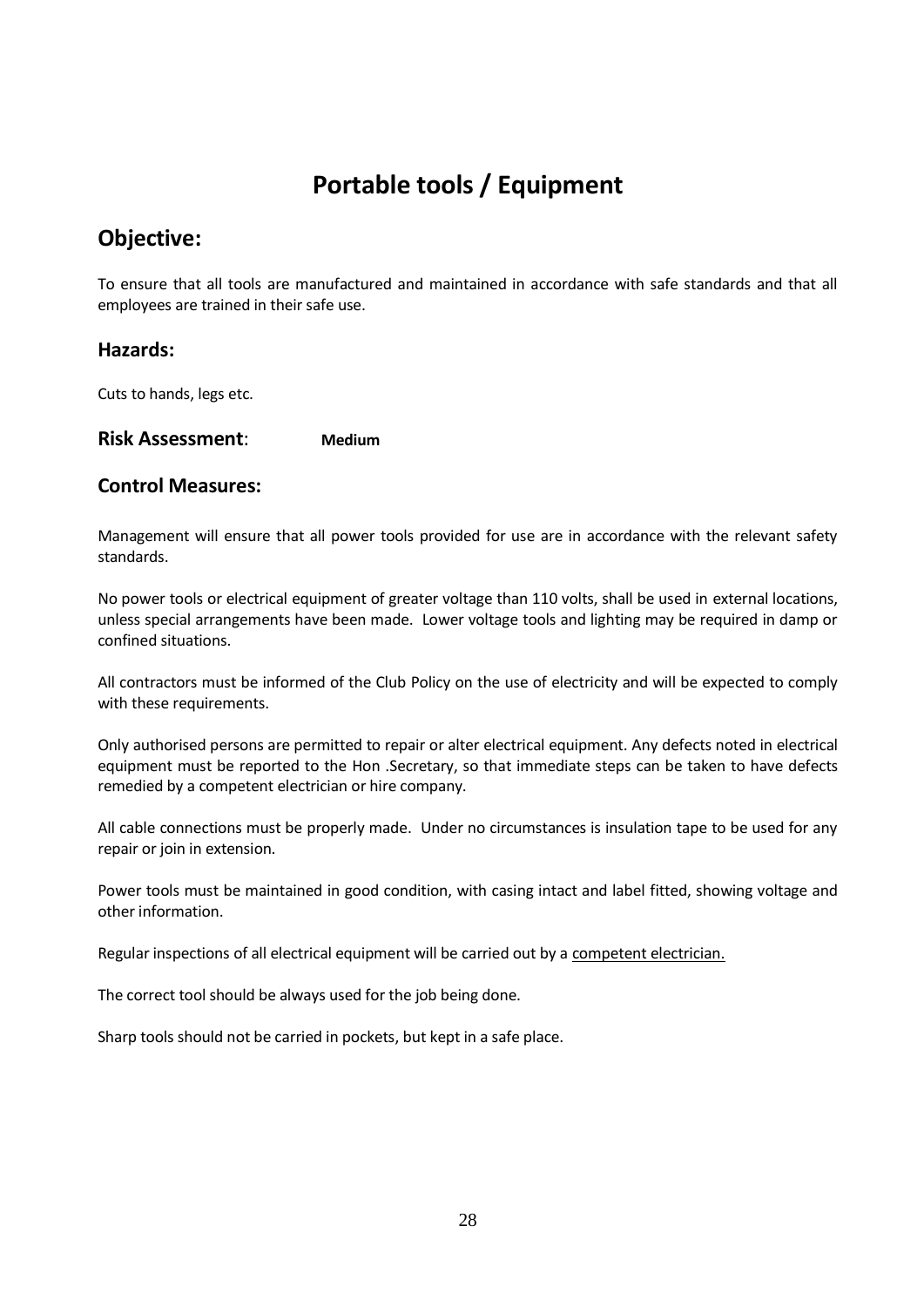### **Machinery List of The Carrickmines Golf Club**

| <b>Machine name</b>                   | <b>Description</b> | Safety switches Roll bars |     | <b>Fire extinguisher</b> |
|---------------------------------------|--------------------|---------------------------|-----|--------------------------|
| <b>Ride on machines:</b>              |                    |                           |     |                          |
| Jacobsen LF3800                       | Fairway mower      | Υ                         | N/A | Υ                        |
| Jacobsen AR250                        | Rough mower        | Υ                         | N/A | Υ                        |
| Jacobsen Greensking MKIV              | Aprons mower       | Υ                         | N/A | Υ                        |
| Jacobsen Greensking MKIV              | Verticutter etc    | Υ                         | N/A |                          |
| Ruboto B3030                          | Compact tractor    | Υ                         | Υ   | Υ                        |
| Iseki TH4335                          | Compact tractor    | Υ                         | Υ   | Υ                        |
| Iseki TM3267                          | Compact tractor    | Υ                         | Y   | Y                        |
| Massey Ferguson 240                   | Tractor            | $\mathsf{N}$              | Υ   | Υ                        |
| Saxon Triplex                         | <b>Banks mower</b> | Υ                         | N/A | Nowhere to put one       |
| <b>Pedestrian machines:</b>           |                    |                           |     |                          |
| Jacobsen 522A                         | Greens mower       | Υ                         | N/A | N/A                      |
| Jacobsen 522A                         | Greens mower       | Υ                         | N/A | N/A                      |
| Jacobsen 522A                         | Greens mower       | Υ                         | N/A | N/A                      |
| Jacobsen 522A                         | Greens mower       | Υ                         | N/A | N/A                      |
| Saxon LM26                            | Tees mower         | Υ                         | N/A | N/A                      |
| Saxon LM26                            | Tees mower         | Υ                         | N/A | N/A                      |
| Saxon LM26                            | Tees mower         | Υ                         | N/A | N/A                      |
| Ransomes Marquis                      | Tees mower         | Υ                         | N/A | N/A                      |
| John Deere Aercore 800                | Aerator            | Υ                         | N/A | N/A                      |
| <b>Miscellaneous machines:</b>        |                    |                           |     |                          |
| Allen Flymo X 3                       | Hover mower        | Υ                         | N/A | N/A                      |
| Stihl Chainsaws x 2                   | Chainsaw           | Υ                         | N/A | N/A                      |
| Stihl weedeater                       | Weedeater          | Υ                         | N/A | N/A                      |
| Ryan sod cutter                       | Sod cutter         | Υ                         | N/A | N/A                      |
| Turfco disc spreader                  | Top dresser        | Υ                         | N/A | N/A                      |
| Hardi sprayer - 200lt                 | Sprayer            | N/A                       | N/A | N/A                      |
| Springtime harrow<br>Wheeled strimmer |                    |                           |     |                          |

Transport box - trailer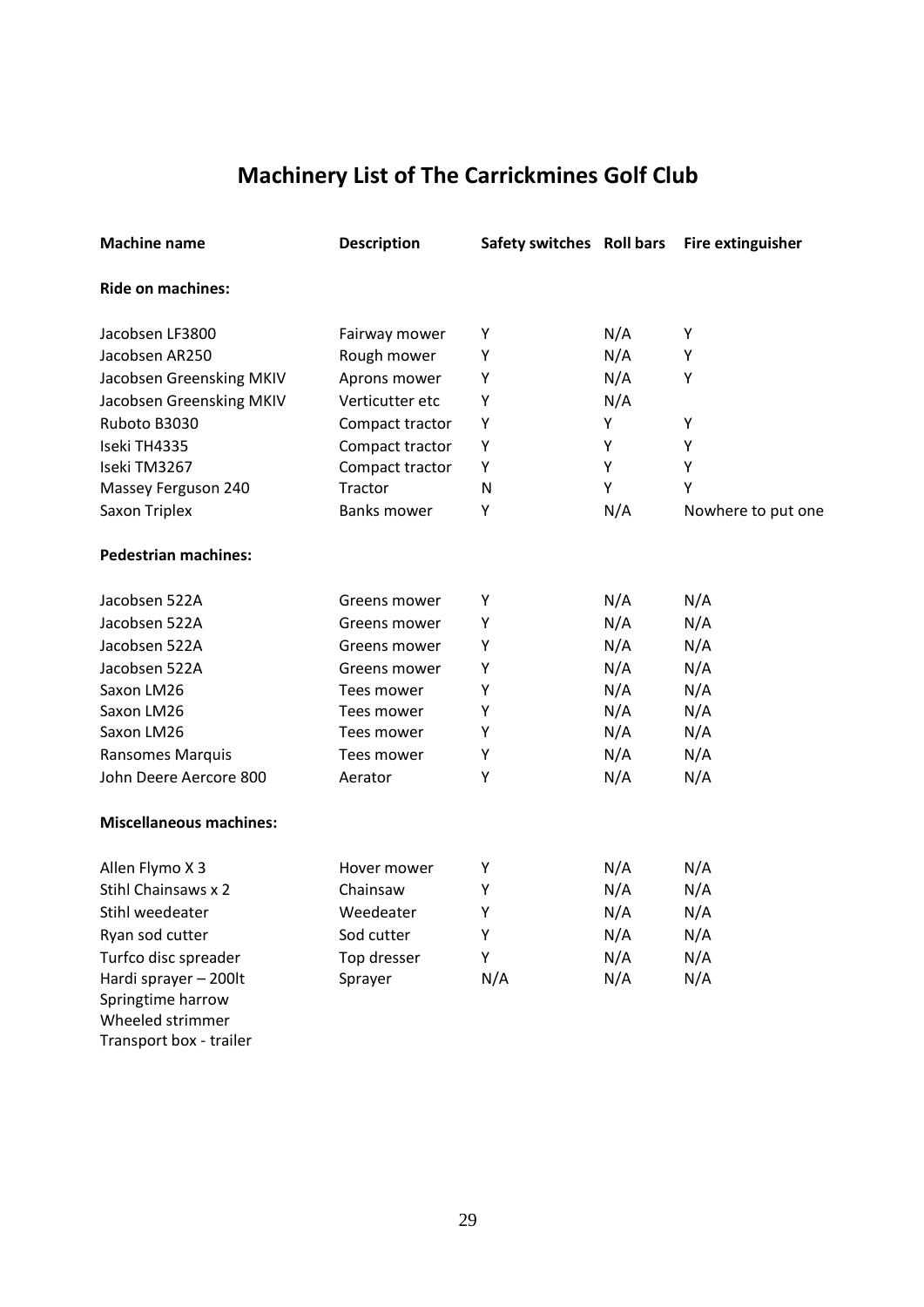### **Responsibilities assigned to Staff/Committee Members**

| Overall responsibility for Health and Safety                                                       | Committee                                                                                |
|----------------------------------------------------------------------------------------------------|------------------------------------------------------------------------------------------|
| Day to day administration including<br>responsibility for logging all<br>accidents or near misses. | The Club Steward in the Clubhouse<br>Chairman of the House Committee<br>Head Greenkeeper |
| Maintenance and logging of Club safety<br>equipment e.g. First Aid Kit and Fire Alarms             | Chairman of the House Committee<br>or his/her nominee.                                   |
| Date set for annual review of the<br>Audit Safety Record Book.                                     | January                                                                                  |
| Date set for annual review of this<br>Safety Statement.                                            | January                                                                                  |

Staff will be notified of all changes in this Statement as they occur.

#### **Hon. Secretary**

- 1. Read and understand the Golf Club Safety Statement and bring it to the attention of the committees, and staff directly under his control.
- 2. Ensure employees are aware of their responsibilities under the Safety Health and Welfare at Work Act 2005.
- 3. Encourage staff to bring to the notice of club management (Clubhouse and Green Keeping) any aspects of Health and Safety which they feel have not been adequately addressed under the Safety Statement.
- 4. Ensure staff are aware of their responsibilities to report all accidents, however trivial they may appear, if same occur on Golf Club property.
- 5. Ensure staff are aware of procedures in the event of an emergency and respond to alarm conditions as laid down under the Policy Document.
- 6. Ensure staff are familiar with the location of extracts of statutory regulations and read same and also the location and procedures applicable to First Aid boxes.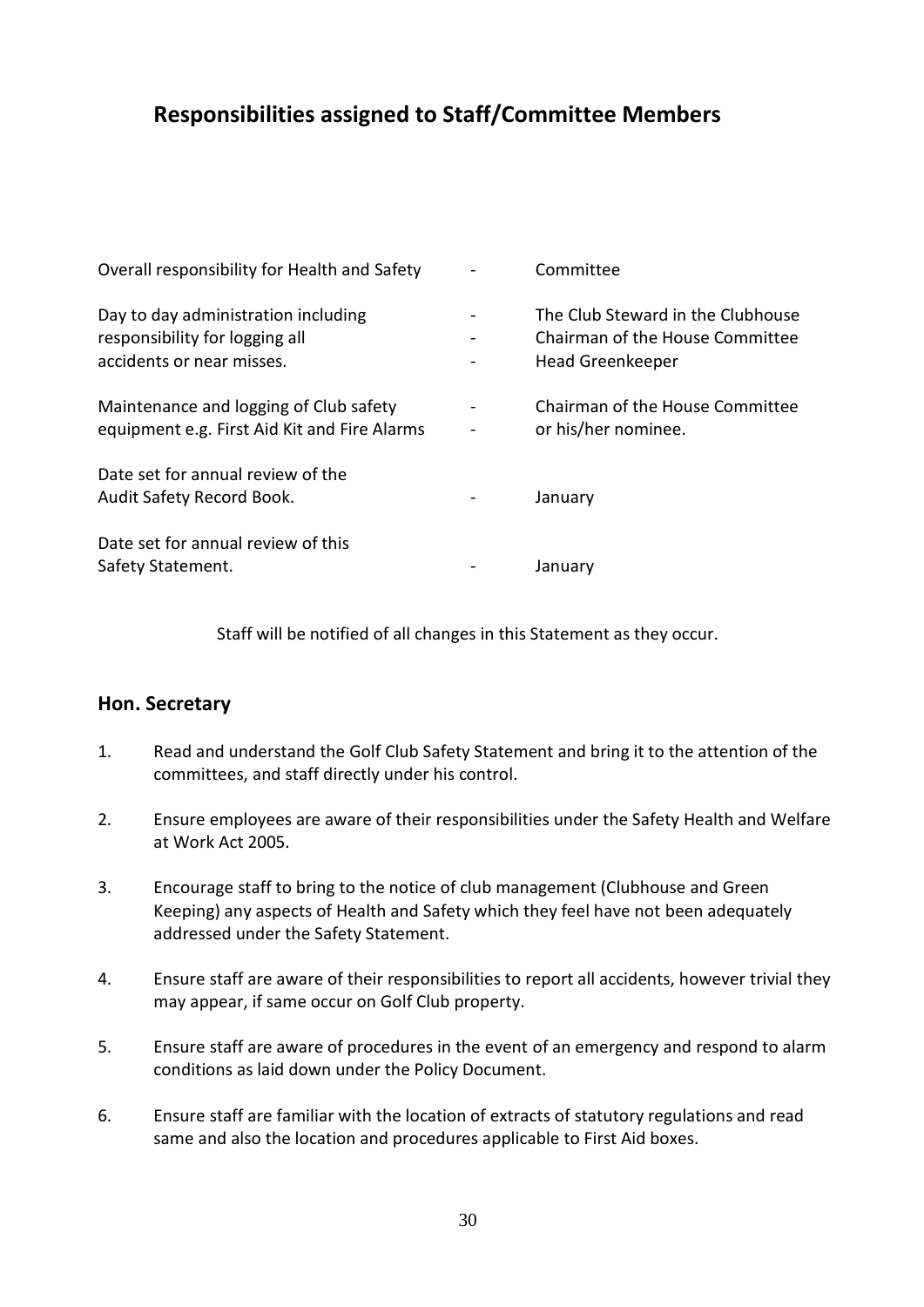#### **House Committee**

- 1. Agree the Golf Club Safety Statement and ensure that it is brought to the notice of all employees under their control.
- 2. Ensure that the requirements of the Safety, Health and Welfare at Work Act 2005 are complied with on the club premises.
- 3. Ensure that all Clubhouse catering and cleaning equipment is safe, fitted with any necessary guards or safety devices and is serviced and maintained as recommended by the manufacturer.
- 4. Ensure that staff required to use the equipment mentioned above are trained in its use and are not permitted to carry out any repairs unless authorised.
- 5. Ensure that the clubhouse facilities are adequately maintained to ensure safety of staff, members and visitors.
- 6. Ensure that all fire-fighting equipment is maintained and fire exits are kept clear.
- 7. Ensure that first aid facilities are available.
- 8. Ensure that all accidents are reported in accordance with Club policy.
- 9. Ensure that staff work safely and do not take unnecessary risks.
- 10. Ensure all necessary welfare provisions are provided and maintained.

#### **Head Green Keeper**

- 1. Report on Safety issues to the HCO who in turn reports into the Green Committee.
- 2. Read and understand the Golf Club Policy on Health and Safety.
- 3. Plan and supervise all work in a safe manner and in accordance with the standards set out in this Safety Statement.
- 4. Motivate employees under his control to take the appropriate safety precautions including setting an example to staff particularly by wearing the prescribed protective clothing.
- 5. Report immediately any defects in plant or equipment never attempt to repair same yourself unless qualified to do so.
- 6. Ensure all injuries are suitably treated and reported to management.
- 7. Do not permit any person to operate or clean any equipment unless the person is fully trained in the operation of that equipment or is being trained by a fully trained and competent person in the possible hazards from incorrect use of the equipment.
- 8. Ensure staff are familiar with the location of the First Aid box.
- 9. Ensure staff know the procedure in the event of fire and/or emergency.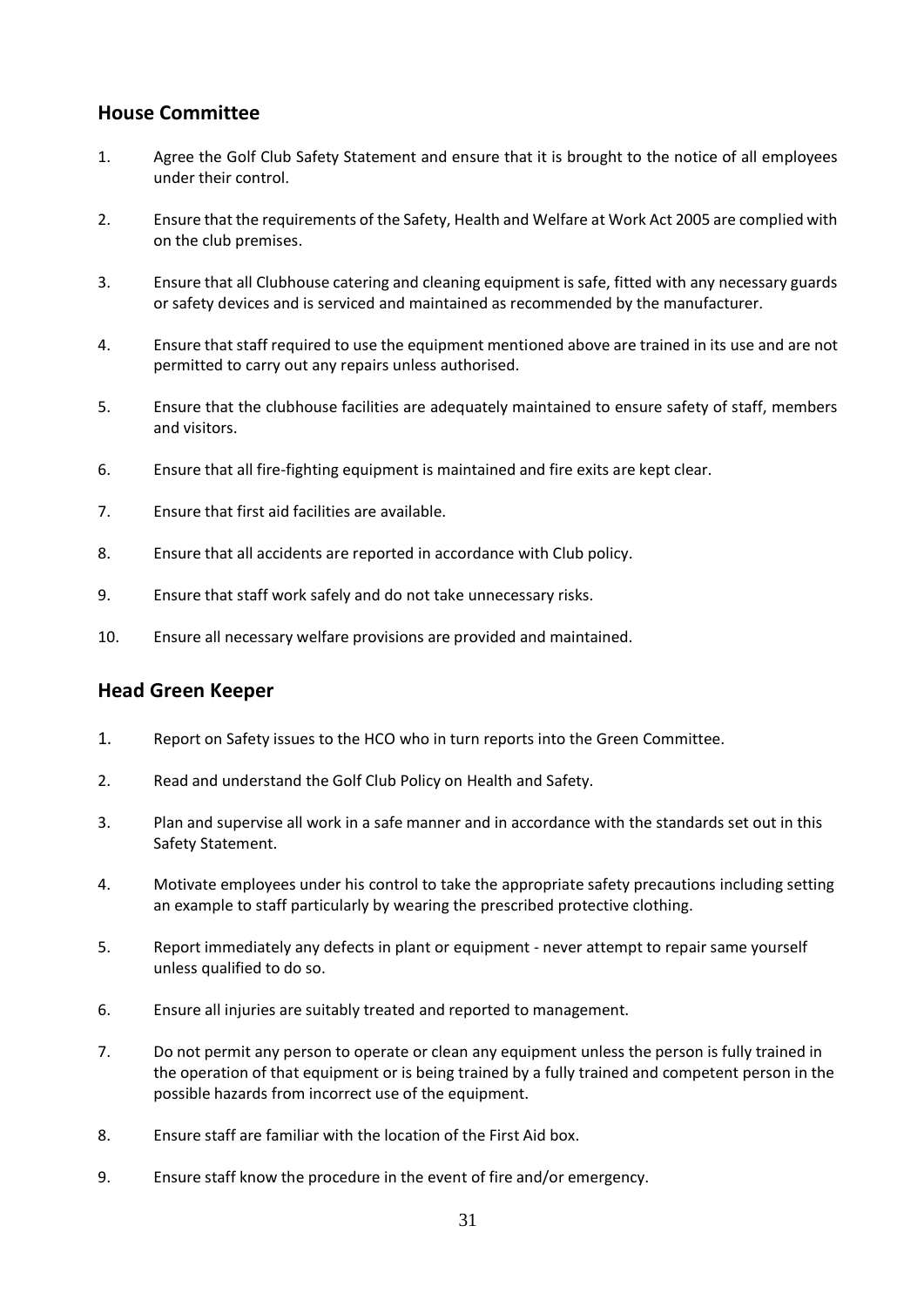### **Ground Maintenance Staff**

- 1. Carry out all work in accordance with the requirements laid out in the Safety Statement.
- 2. In conjunction with the Safety Co-ordinators set up a system of regular safety inspections on the golf course.
- 3. Ensure that work carried out under their control is regularly inspected.
- 4. Ensure that all plant and machinery are safe and are guarded as necessary and equipped with appropriate safety devices.
- 5. Ensure that all project and maintenance work carried out is done in a proper manner and that emergency repairs are dealt with as soon as possible.
- 6. Attend promptly to all plant and equipment defects notified or arrange with management to stop dangerous plant until it can be properly repaired.
- 7. Ensure that an assessment has been carried out of any substance or process considered hazardous to health and that appropriate control measures, training, instruction, protective clothing have been provided.
- 8. Incorporate safety instructions in routine orders and see that they are obeyed.
- 9. Ensure other employees do not to take unnecessary risks.
- 10. Ensure that new employees, particularly apprentices and young people, are shown the correct method of working and all safety precautions.
- 11. Set a personal example by wearing protective clothing and carrying out your own work in a safe manner.
- 12. Suggest ways of eliminating hazards and any improvements or additions that can be made to the Safety Statement.

### **Contractors**

The following responsibilities are allocated to contractors:

- 1. All contractors will be expected to comply with the Carrickmines Golf Club's policy for Health, Safety and Welfare, and must ensure that their own Safety Statement is made available when work is being carried out on the Golf Club premises.
- 2. All work must be carried out in accordance with relevant statutory provisions, the foregoing Contractor's rules and taking into account the safety of others on the site.
- 3. Scaffolding and other access equipment used by contractors' employees must be erected and maintained in accordance with current Regulations and Codes of Practice.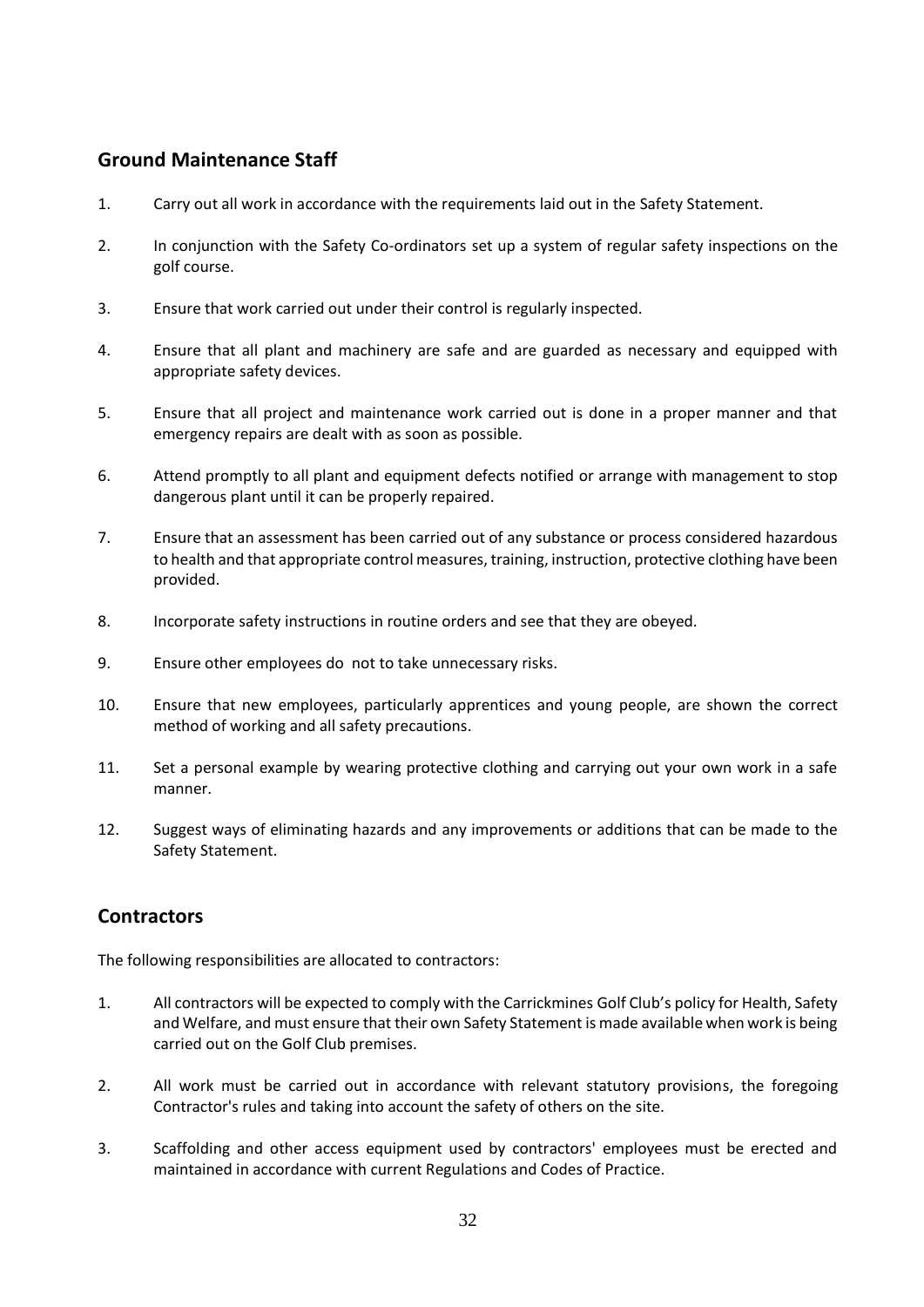- 4. All plant and equipment brought onto the premises by contractors must be safe and in good working order, fitted with any necessary guards and safety devices, and with any necessary certificates available for checking.
- 5. No power tools or electrical equipment of greater voltage than 110 volts will be brought onto the premises. All transformers, generators, extension leads, plugs and sockets must be suitable for industrial use, and in good condition. If it is necessary to use equipment operating from a 240 volt supply, a residual current device with a rated tripping current of 30mA and operating 30 m.secs must be used.
- 6. Any injury sustained by a contractor's employee must be reported immediately to the Safety Coordinator (David Hilliard).
- 7. Contractors must comply with any safety instructions given by the appropriate committee of Carrickmines Golf Club.
- 8. Carrickmines Golf Club must be notified of any material or substance brought onto the premises which has health, fire or explosive risks. Such materials must be stored and used in accordance with current recommendations.
- 9. Carrickmines Golf Club reserve the right to see documentary clarification of contractors' insurance arrangements.

### **Kitchen Equipment**

### **Dishwasher**

#### **Hazards:**

- Blockage of machines, due to irregular cleaning of filters.
- Spill-overs, due to incorrect amounts of detergents used. (Some machines add detergent automatically during the wash cycle).
- Chemicals/leaks.

**Risks assessment: Low**

#### **Control Measures:**

- Scrape waste food into disposal container.
- Empty liquids from cups, soup bowls etc.,
- Pre soak and scrub any utensils that are heavily soiled, before putting into dishwasher.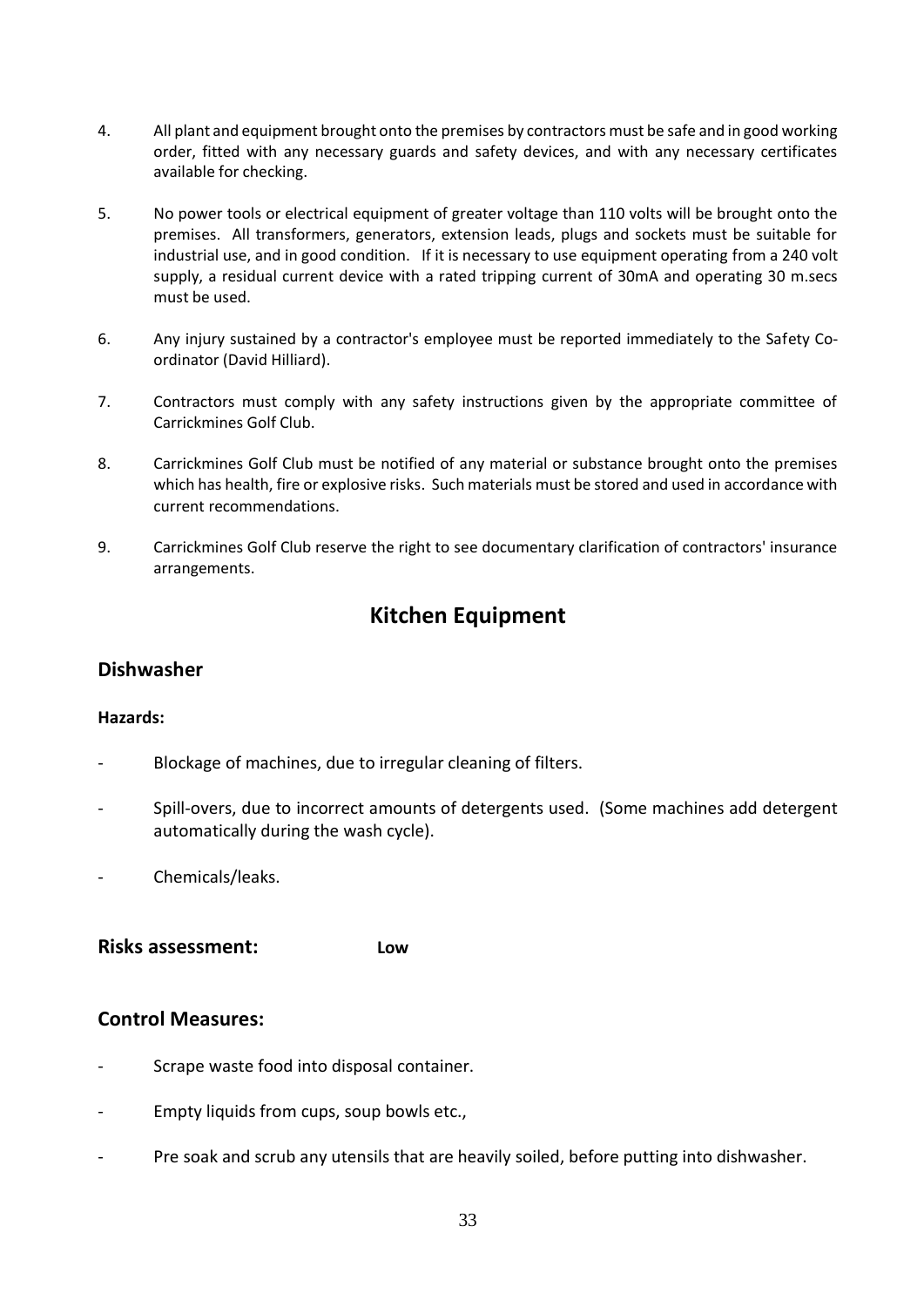- Stack items carefully in racks, and place racks into machines.
- Add correct amount of detergent.
- Check temperature gauges during the wash and rinse cycles. Refer to manufacturers instructions for correct temperature settings on each cycle.
- When cycle is completed, remove racks. Allow dishes to air dry before stacking. If necessary use clean cloths to complete drying.

#### **Maintenance:**

Faults in the machine should be reported to the supervisor and action taken immediately

#### **Cleaning:**

- Clean machine every day.
- Empty and rinse shelves and strainers.
- Clean spray jets.
- Wipe down machine and table.
- Switch off.

### **Water Boilers**

### **Hazards:**

The main hazards associated with the use of water boilers are:

- Faulty wiring.
- Faulty temperature controls.
- Drain off tap left open.
- Standing directly over hot boiler when lid is lifted.
- Boiling water and escaping steam.

#### **Risk Assessment: Medium**

#### **Control Measures:**

- Ensure boiler is clean.
- Ensure boiler is sufficiently filled with water.
- Ensure correct temperature is set.
- Ensure drain off tap is closed.

#### **Maintenance:**

Always ensure boiler is clean.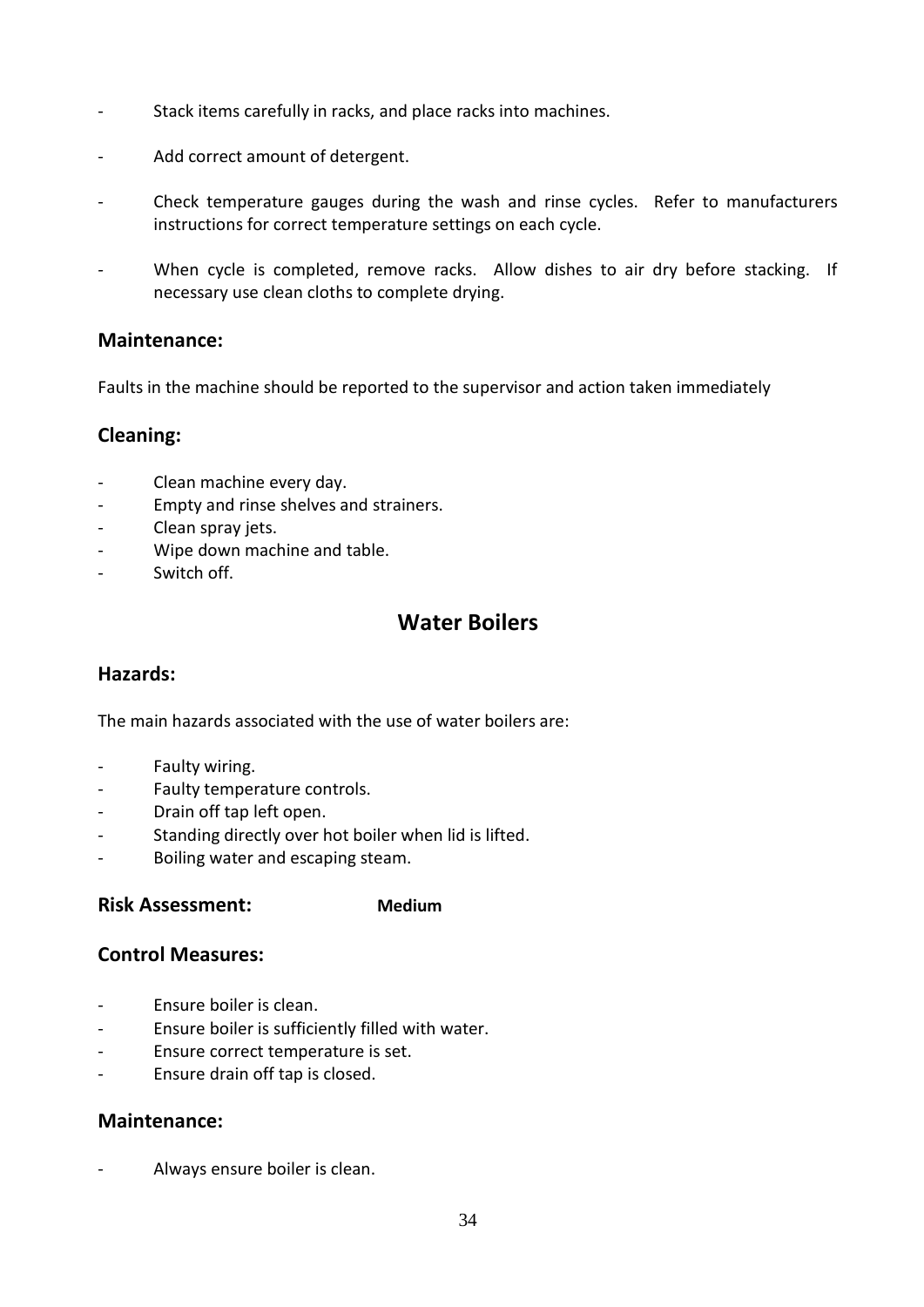- Ensure drain off tap is not leaking.
- Cover lids are secure.
- Control knobs and handles are in place.
- Ensure there is compliance with regulations regarding boiling pan jackets.

### **Cleaning:**

- Isolate power supply.
- Boilers should be kept scrupulously clean.
- Always use hot clean water.
- If boiler is not used for a while fill with clean cold water.
- Cover boiler with lid to prevent anything falling in.

### **Training and Supervision:**

- It is essential that operators are trained in the correct use of this equipment and given appropriate supervision when operating or cleaning the equipment.
- Supervisors should ensure that defects are reported and remedied immediately.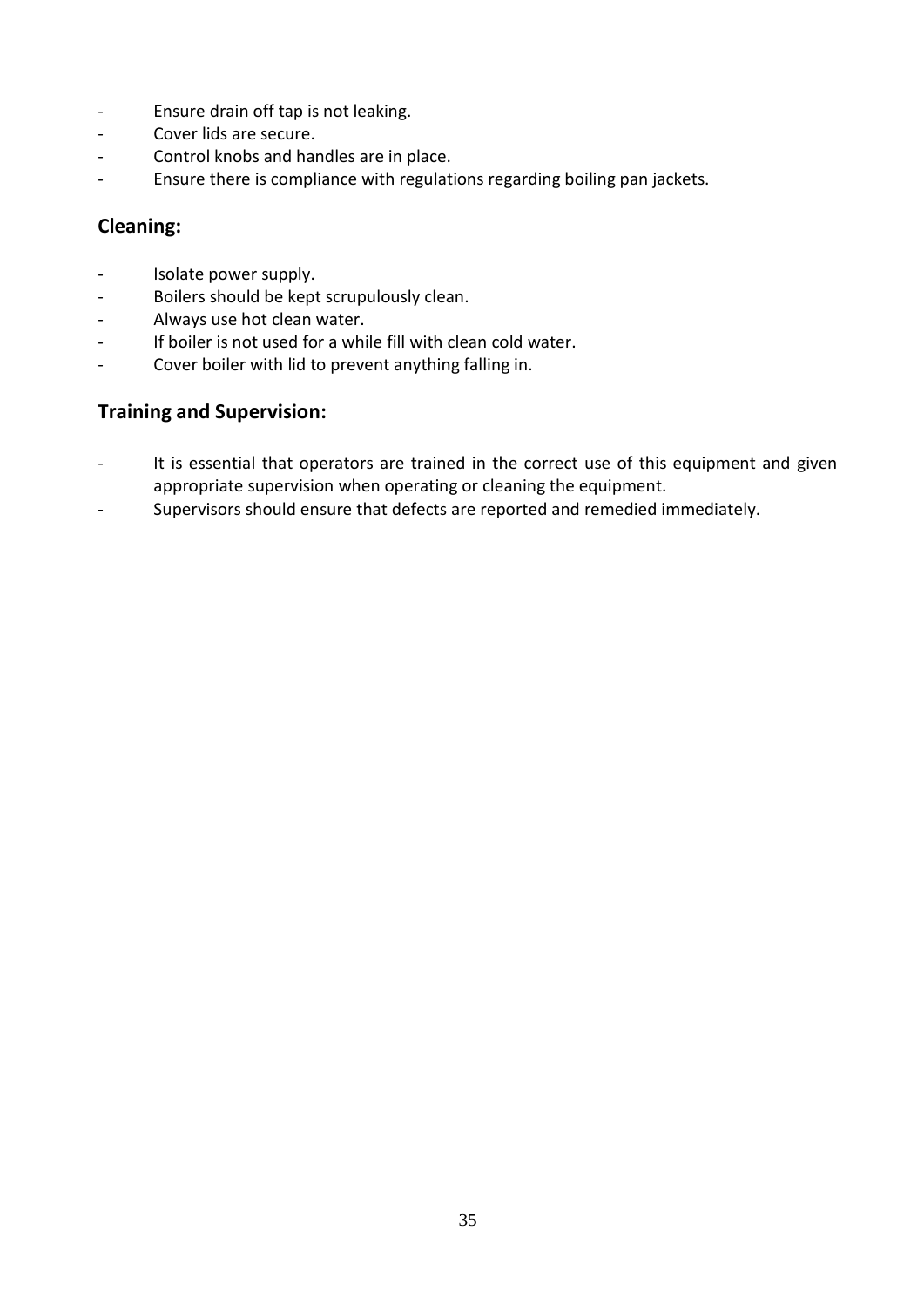### **Ranges/Cookers**

### **Hazards:**

The main hazards associated with the use of ranges/cookers are:

- Leakage of gas (pilot light not functioning properly)
- Control knobs missing on cookers.
- Thermostat not working correctly.
- Naked flames fire.

**Risk assessment: High** 

### **Control Measures:**

- Ensure unit is clean.
- Ensure pilot lights are switched on and working.
- Ensure correct temperature is achieved.
- Ensure rings are in working order.
- When ranges and cookers are not in use, check all gas is switched off at mains.

#### **Maintenance:**

- All surfaces should be checked for baked-on soils and these should be scraped off.
- Check gas burner for proper combustion as indicated by the blue flame and for contact with the surfaces to be heated.
- Check burners for clogged burner holes.
- Check for broken grates.
- Check for loose and faulty connections, leaking gas pipes, frayed wires, loose door handles or control knobs and indicator lights that have failed.
- Ranges/cookers should be checked at least once a year by qualified maintenance person.
- Oven doors should not be slammed as it is liable to cause damage.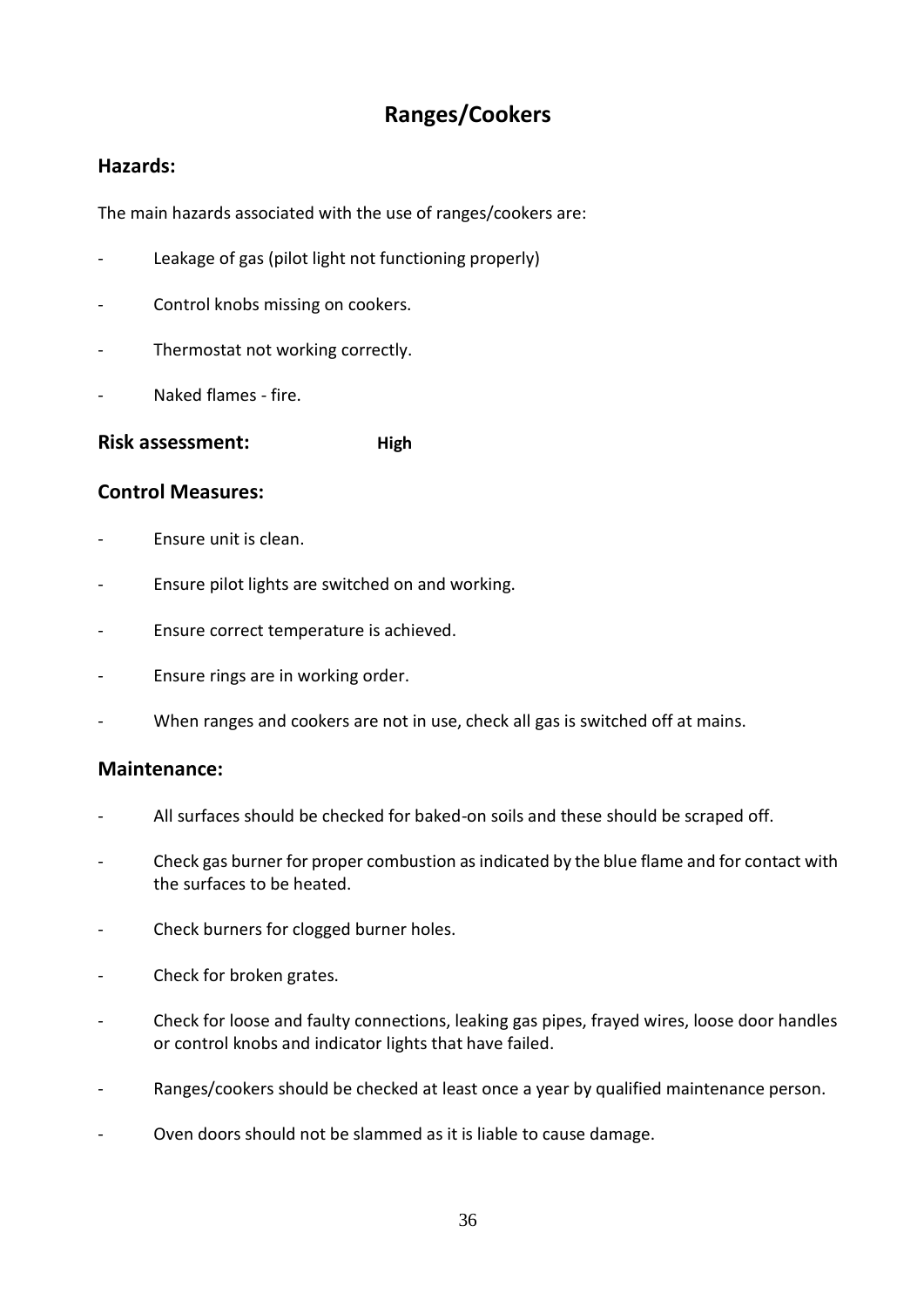### **Cleaning:**

- Switch off gas supply.
- Allow to cool
- Remove all bars and racks grids
- Immerse in hot water with a detergent
- Using plastic gloves, scrub clean
- Allow to dry and replace.
- All jets should then be lit to check that none are blocked.
- All enamel parts of stoves-ranges should be cleaned while warm, with hot detergent water, rinsed and dried.
- Inside of ovens and oven racks should also be cleaned while slightly warm. Detergent, water and a mild abrasive to be used if necessary.
- In cases of extreme dirt or grease being baked on to the range/cooker, a caustic jelly may be used. Plastic/rubber gloves must be used and thorough rinsing must take place afterwards.

### **Training and Supervision:**

- It is essential that operators are trained in the correct use of this equipment and given appropriate supervision when operating or cleaning the equipment.
- Supervisors should ensure that defects are reported and remedied immediately.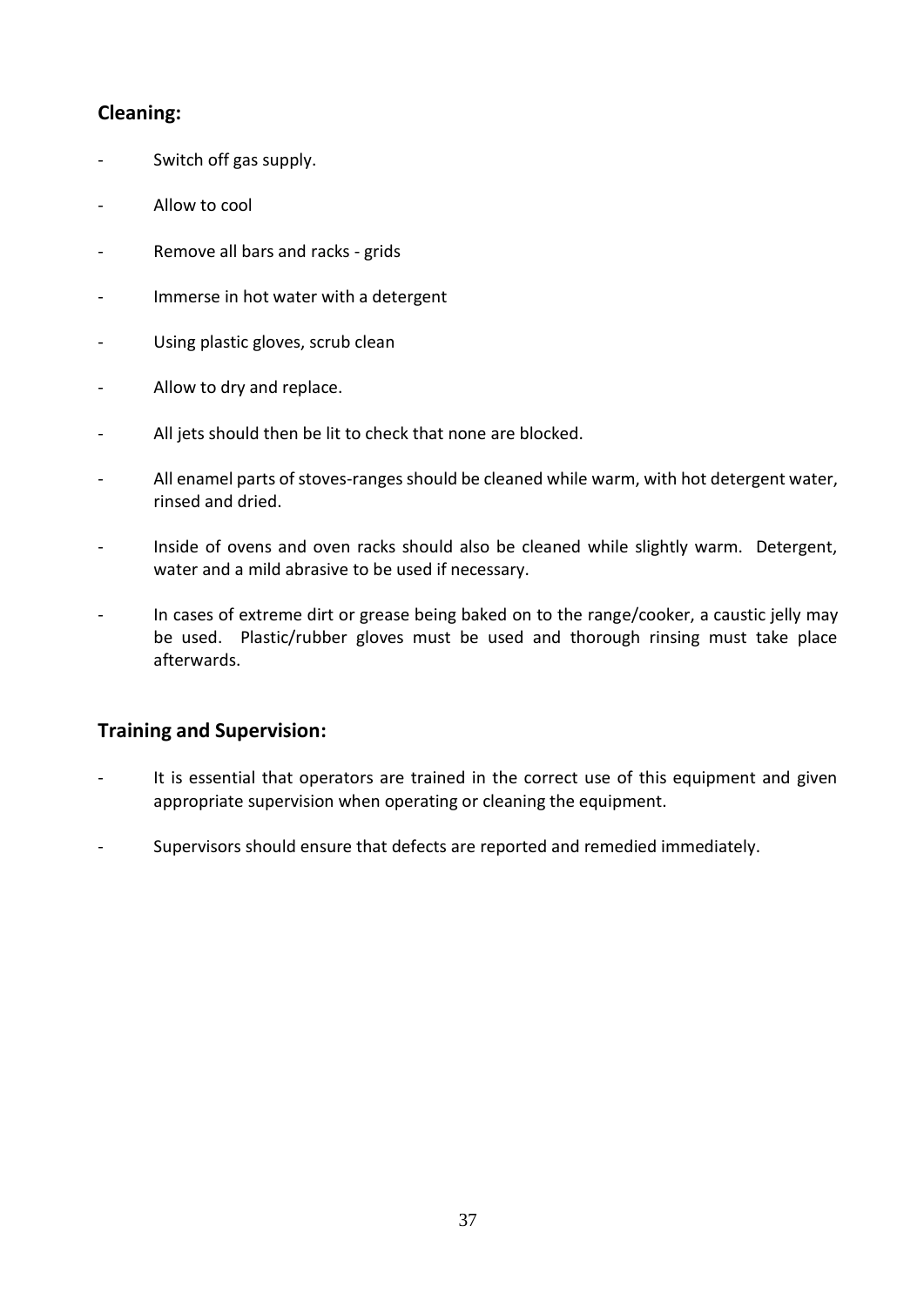### **Knives**

### **Hazards:**

The main hazards associated with the use of knives include:

- Knives being left on work surfaces with cutting edge erect.
- Knives being left in sinks of water where they cannot be seen.
- Carrying knife with point held upwards.
- Hygiene.

**Risk Assessment: High** 

### **Control Measures:**

- Use the right knife for each job.
- Make sure knife is sharp. A sharp knife cuts more easily with less pressure, therefore is less likely to slip.
- Do not leave knives in sink, or in any place where the cannot be seen easily, or where somebody might pick up accidentally by the blade.

### **Maintenance:**

- All knives should be kept sharp/clean.
- Store knives in guards.

### **Cleaning:**

- Clean knives in hot clean water.
- Dry knives after cleaning.
- Ensure joining and rivets are kept clean.

### **Training and Supervision:**

- It is essential that operators are trained in the correct use of this equipment and given appropriate supervision when operating or cleaning the equipment.
- Supervisors should ensure that defects are reported and remedied immediately*.*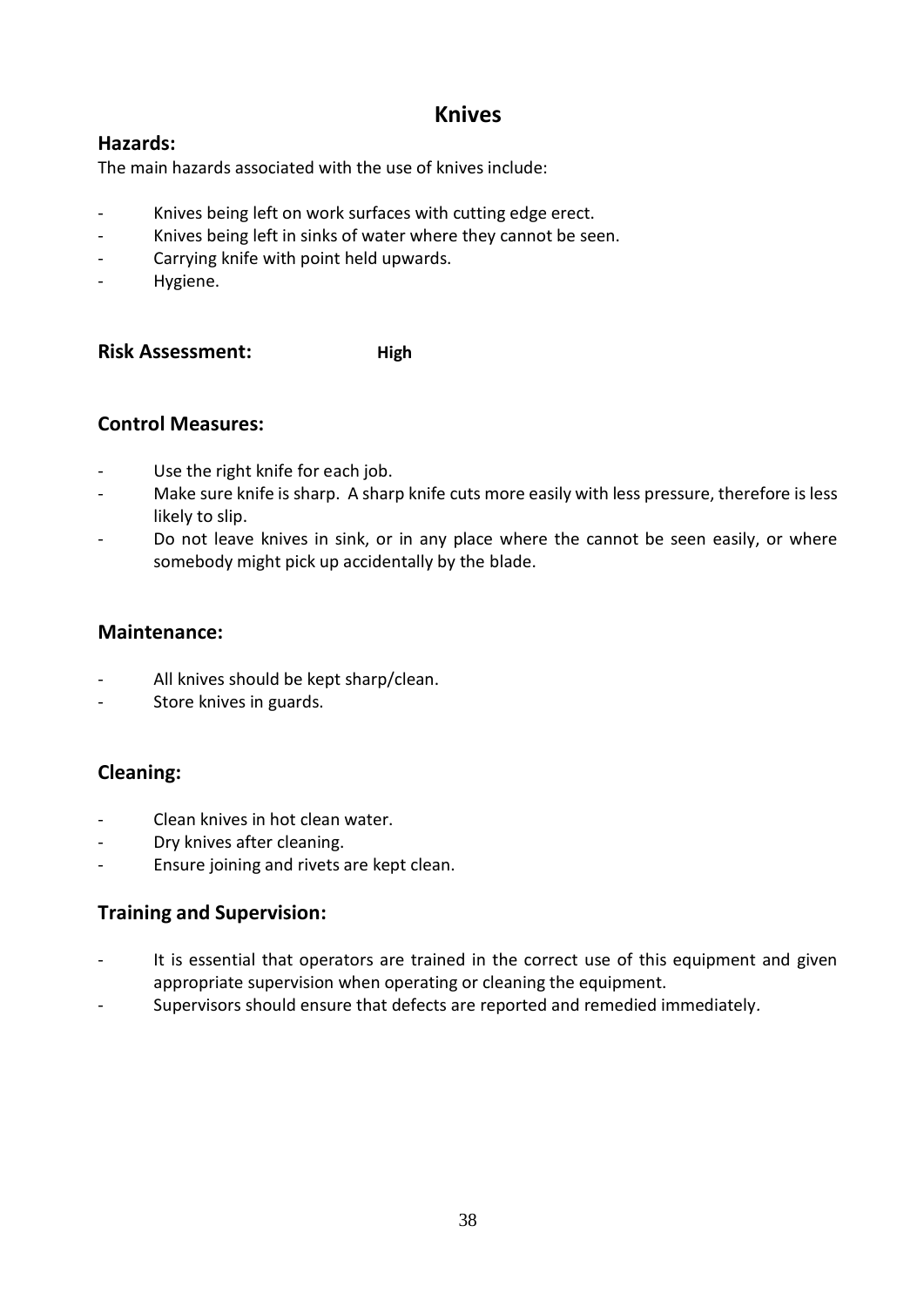### **Microwave Ovens**

### **Hazards:**

- Foods not being de-frosted correctly.
- Foods not being re-heated or cooked thoroughly.
- Microwaves not being cleaned.
- Electrocution from interfering with power pack.

#### **Risk Assessment: Medium**

### **Control Measures:**

- The operator must be familiar with the temperature controls of the equipment.
- Not all containers are suitable for use in Microwave Ovens.
- Microwave Ovens can only penetrate  $1\frac{1}{2}$  inches into food from all sides.
- Limited oven space restricts use to small quantities.
- Do not open rear of microwave or attempt any repairs, rewiring etc.

### **Operation:**

- Ensure correct temperature controls are in place prior to de-frosting, re-heating or cooking.
- Ensure that Microwave Oven is clean.
- Ensure no metal or tin foil is used in Microwave Oven when in operation.
- If food is covered, be careful when removing covering, as steam burns can occur.
- Ensure that Microwave oven is not switched on when empty.

#### **Maintenance:**

All machinery must be maintained in safe working order to manufacturer's instructions.

### **Cleaning:**

- Before cleaning disconnect electricity supply.
- Use clean damp cloth to clean both inside and outside oven, particularly seals.
- Use a solution of washing-up liquid if oven is greasy.
- Dry off with clean cloth.

### **Training and Supervision:**

It is essential that operators are trained in the correct use of this equipment and given appropriate supervision when operating or cleaning the equipment.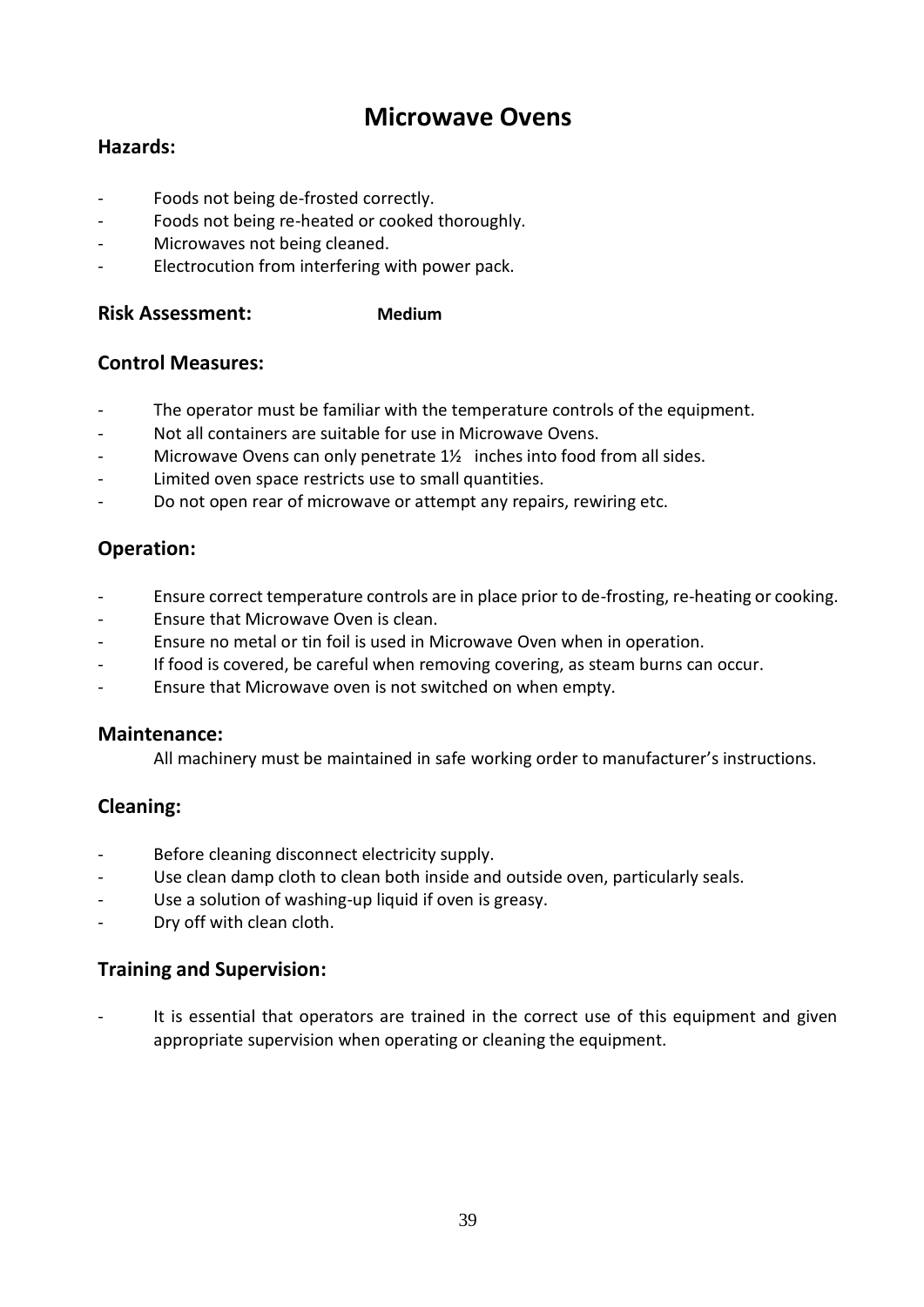## **Floor Safety – Catering**

### **Hazards:**

- Wet floors and obstructions are the main hazards associated with floor safety.
- Loose/cracked tiles.
- Worn floor surfaces.

#### **Risk Assessment: Medium**

#### **Control Measures:**

#### **General**

- Everyone is responsible for his/her own work area and should maintain it in a clean and tidy manner.
- Damage to floors/floor covering should be reported immediately.
- Gangways should be kept free from obstructions.
- Leads from portable tools or equipment should not be left trailing across aisles/walkways. Electrical cables should never extend across floors that are busy with traffic.
- Running is prohibited within the kitchen.
- Any openings in floors should be securely fenced and warning signs posted.
- Dirt and refuse should not be allowed to accumulate. It should be removed on a regular basis and carefully disposed of.
- Suitable and sufficient lighting will be provided and any defects or faults should be reported immediately.
- Fire fighting equipment and Fire Exits should be kept clear at all times.
- Areas around machinery should be kept clear of obstructions.
- Goods and materials should be stacked carefully and tidily in their designated areas without causing protrusions or obstructions.
- Changes in floor level should be clearly marked, if necessary with hazard warning tape.

#### **Wet Floor Conditions**

- Particular attention should be paid to floors at entrance ways, especially in wet weather and, if necessary, floor mats should be used to prevent slips or water being tracked into the work area.
- Processes which render the floor liable to become wet shall have adequate drainage installed in the area to prevent the build up of water.
- Floors should be designed and constructed so that they can be washed effectively and surface water can be drained away efficiently.
- Any chemical cleaner used should be thoroughly rinsed off so that no residues remain which present a slip hazard or which could react with other chemicals in use to present an additional hazard.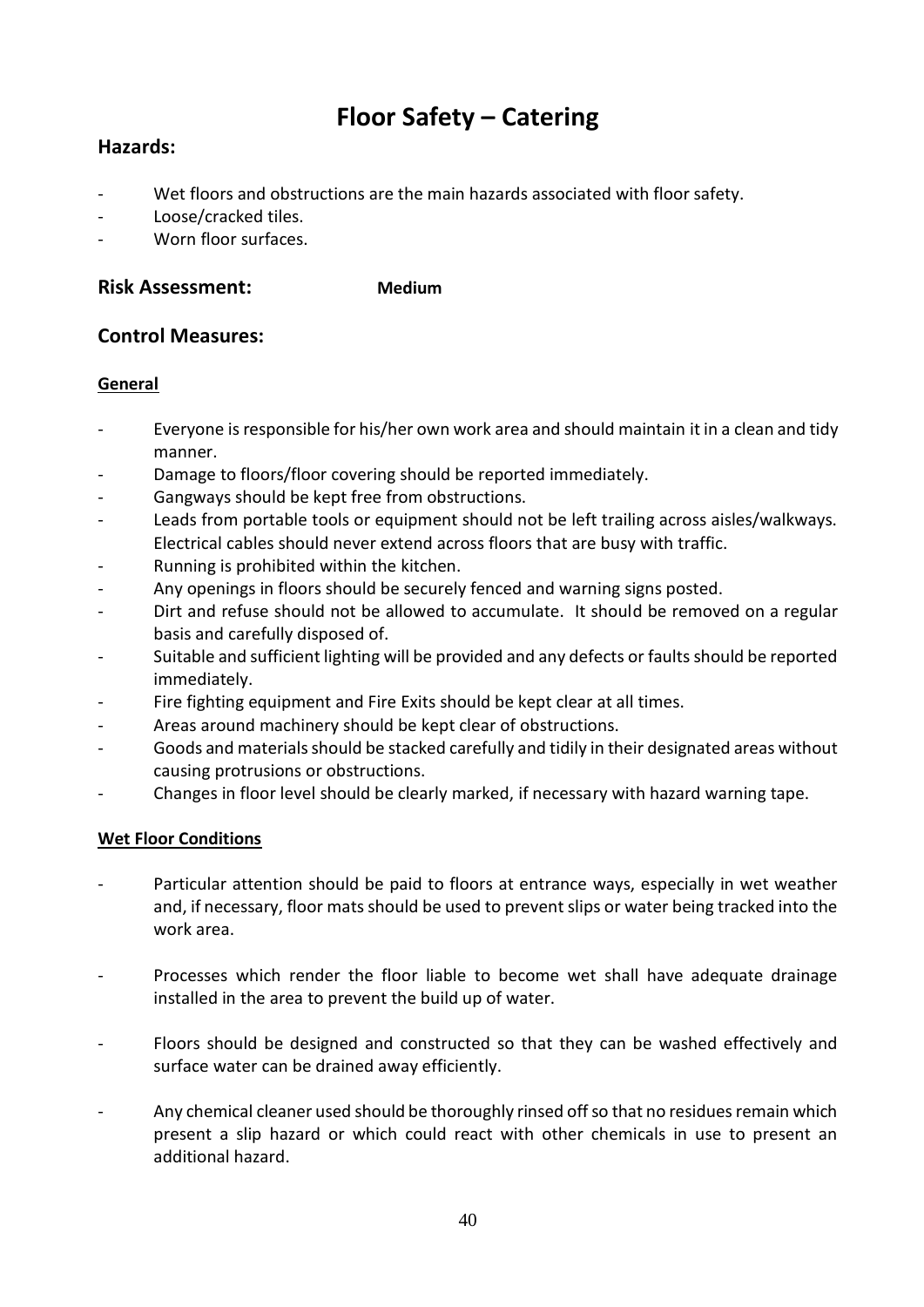- *-* Cleaning should take place in a manner whereby the minimum number of people are exposed to the hazard of the wet floor.
- Signs and barriers should be used to warn of hazardous conditions.
- Leaks of oil or other materials from machines should be stopped and, where appropriate, drip trays should be placed under cookers or other machinery.
- All spillages, debris, and waste material should be cleaned up immediately.

#### **Maintenance:**

All floors must be maintained in good condition.

#### **Training and Supervision:**

- Kitchen staff and operators should receive instruction in the safe and correct manner of cleaning floors, use of chemicals and the practices of good housekeeping.
- It is essential that operators are trained in the correct use of cleaning materials and good housekeeping practices.
- Supervisors should ensure that defects are reported and remedied immediately.

#### **Resources:**

- Information Material Safety Data Sheets for Chemicals used.
- Training use of substances.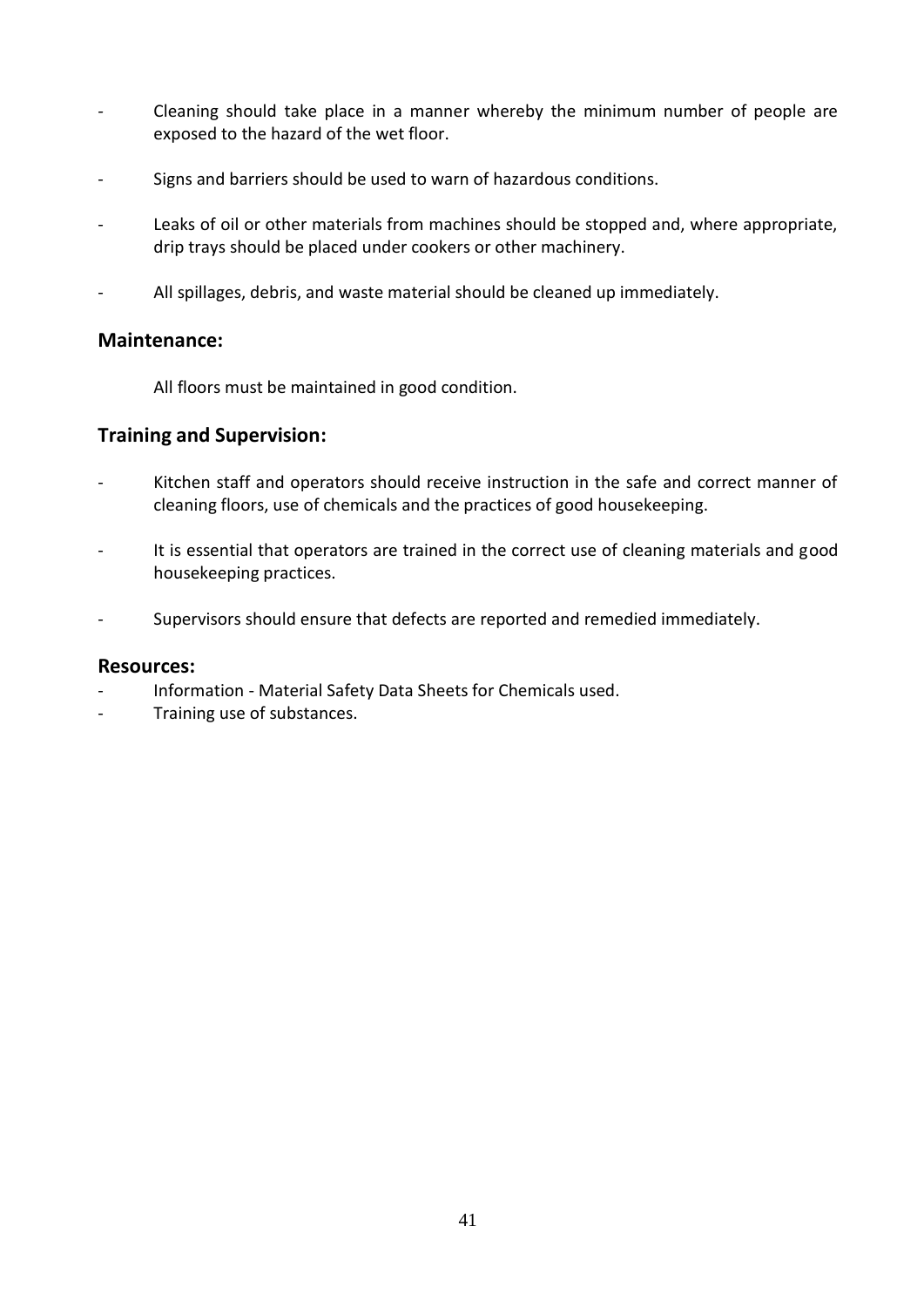### **Saucepans & Cooking Utensils**

### **Hazards:**

The main hazards associated with saucepans and cooking utensils are:

- Scalds and burns.
- Falls due to pans and cooking utensils being left on floor.
- Hygiene.

### **Risk Assessment: Low**

#### **Control Measures:**

- Saucepans used for cooking should always have suitable handles attached.
- When carrying heavy trays etc. of hot liquid use one hand underneath container and the other on the side to secure tray etc.
- Turn handles of saucepans, pans etc. away from edge of stove, so that the saucepan is not overturned accidentally.
- Do not leave handles of saucepans over gas flame, or metal spoons and ladles in boiling liquids. Metal conducts heat, and you will burn yourself or others on the pot-handle or spoon.
- Do not reach over a naked gas flame when reaching for saucepan.
- Stand well back when straining hot liquids from one pot to another.

#### **Maintenance:**

- Ensure that all pots are equipped with handles where appropriate.
- All faults discovered in saucepan's and cooking utensils should be reported to the Supervisor immediately.

### **Cleaning:**

All saucepans and cooking utensils should be cleaned thoroughly after each use and on commencement of production.

#### **Training and Supervision:**

- It is essential that operators are trained in the correct use of this equipment and given appropriate supervision when operating or cleaning the equipment.
- Supervisors should ensure that defects are reported and remedied immediately.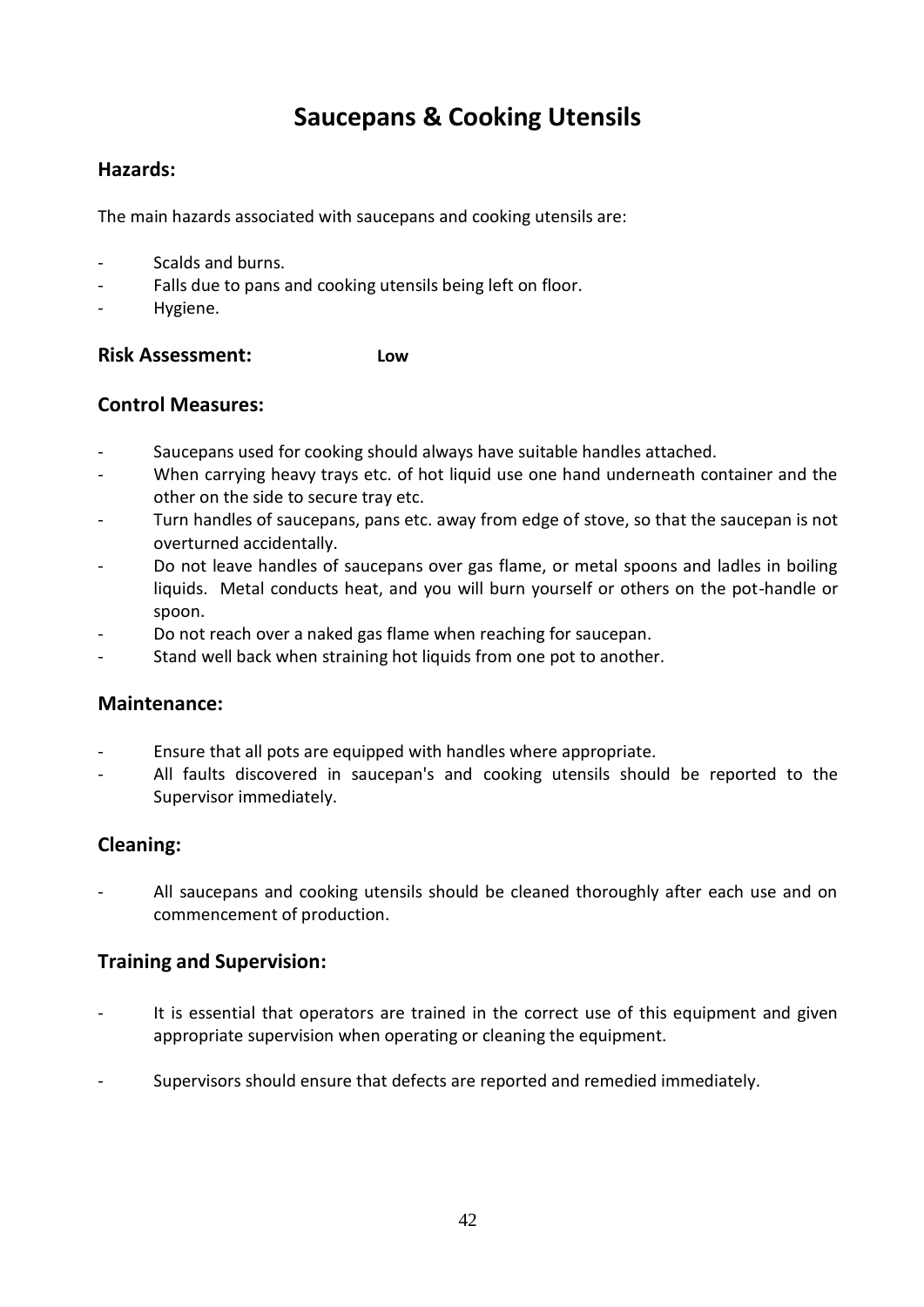### **Audit Safety Record Book**

Audit Safety Record Book will be used to record/log the following.

-Training courses attended by staff.

-Any accidents or 'near miss' events.

-Inspections made of premises and its Safety Systems.

-Inspections and restocking of the First Aid Box.

-Fire Drills carried out.

### **First Aid**

**First Aid Kit:** This is stored and maintained in the bar. It contains the following items:-

-Sterile dressings in assorted sizes.

-Triangular bandages (2)

-Crepe bandages (2)

-Adhesive tape.

-Sticky plasters and strip of sticky plaster.

-Cotton wool.

-Antiseptic wipes.

-Scissors, safety pins, disposable gloves.

-Pen light / torch.

-Sterile eye pads (2)

-Disposable containers of sterile normal saline for eye irrigation.

#### **Defibrillator:**

This has been installed in the bar beside the door to the kitchen. Eight members and staff have been trained to use it, and their names are displayed on the cabinet.